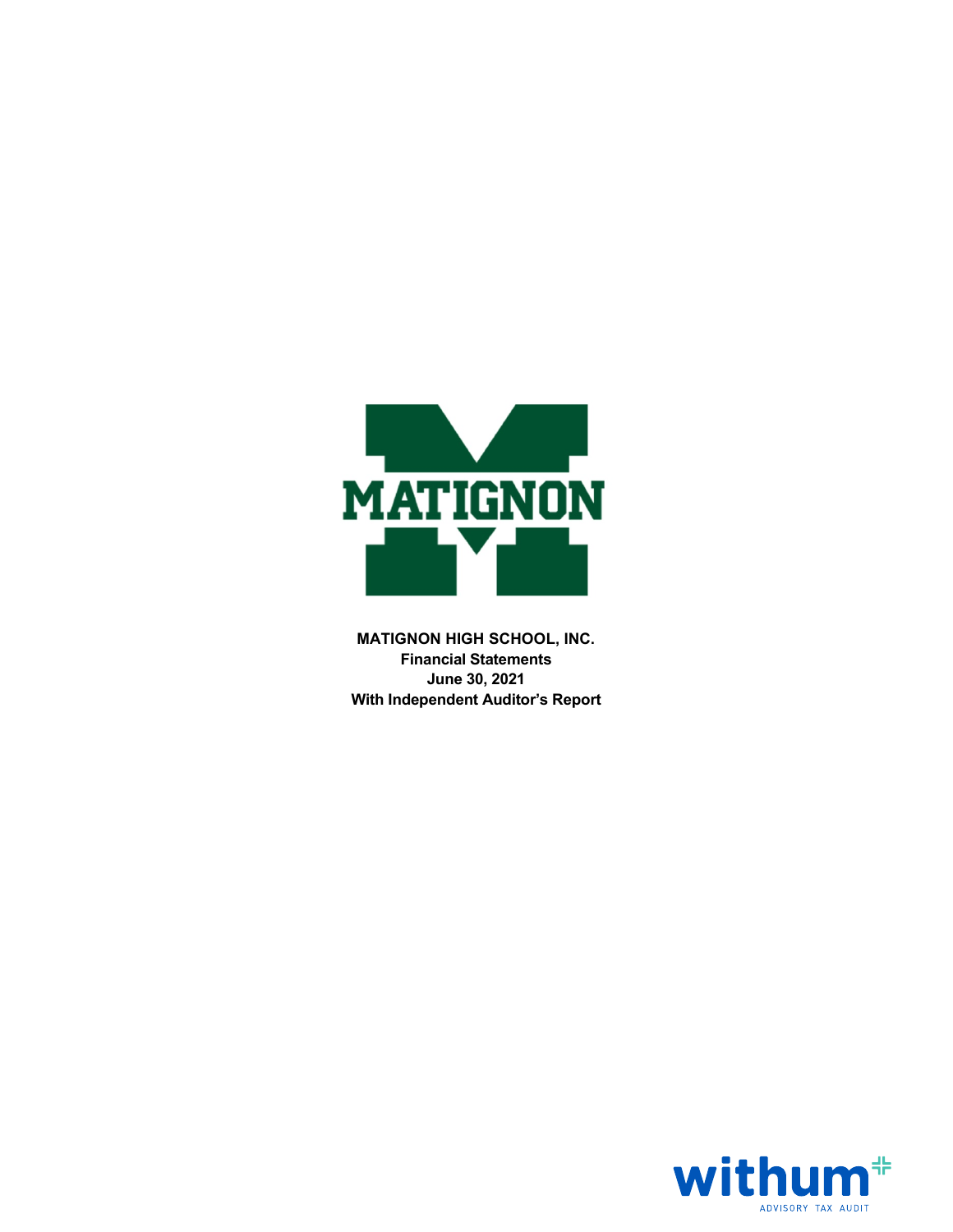| <b>Independent Auditor's Report</b>                             | $1 - 2$ |
|-----------------------------------------------------------------|---------|
| <b>Financial Statements</b>                                     |         |
| <b>Statements of Financial Position</b>                         | 3       |
| Statements of Activities and Changes in Net (Deficiency) Assets | 4       |
| <b>Statements of Functional Expenses</b>                        | 5       |
| <b>Statements of Cash Flows</b>                                 | 6       |
| Notes to Financial Statements                                   | 7-17    |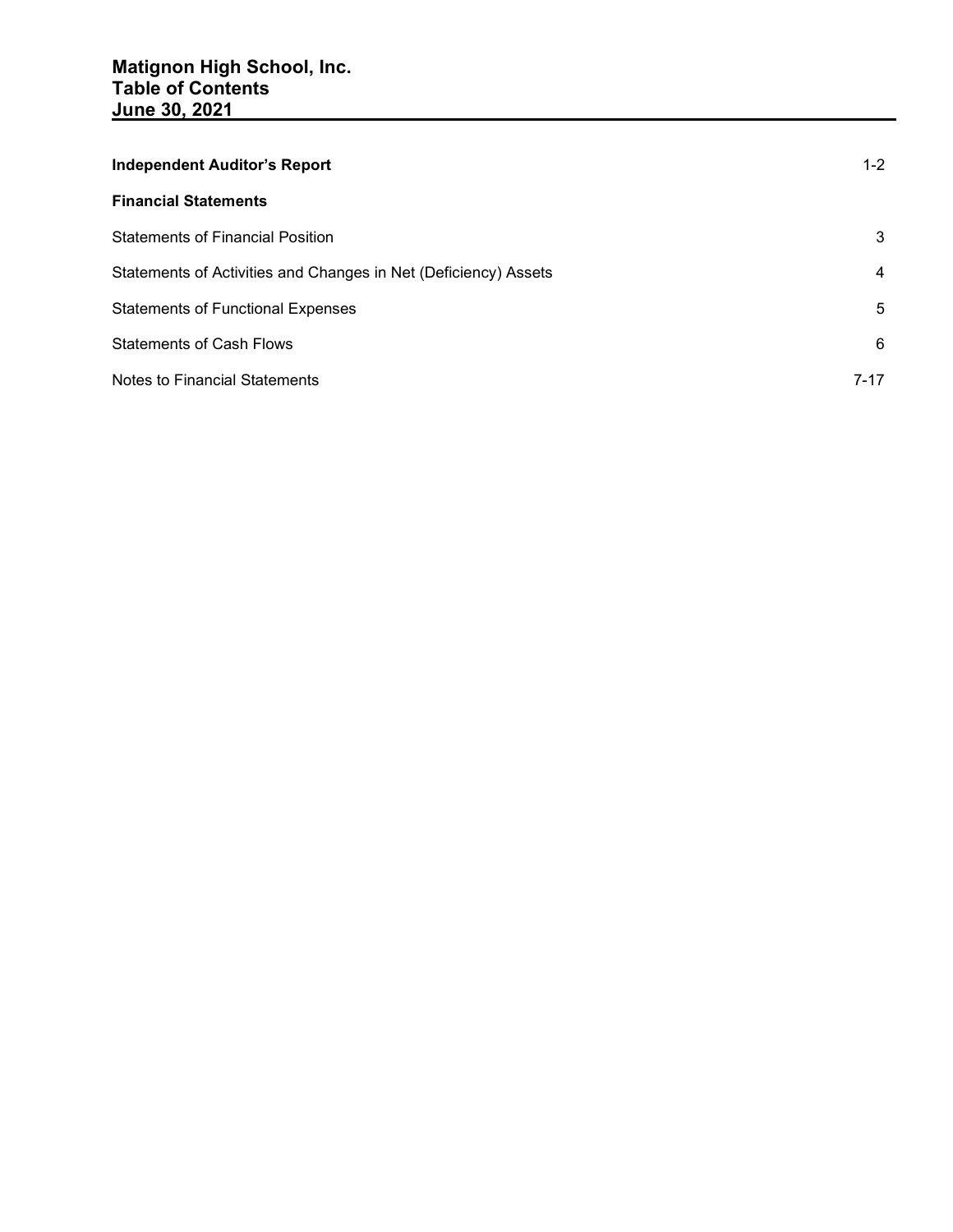

# INDEPENDENT AUDITOR'S REPORT

To the Board of Trustees, Matignon High School, Inc.:

We have audited the accompanying financial statements of Matignon High School, Inc. (the "School"), a non-profit organization, which comprises the statement of financial position as of June 30, 2021, and the related statements of activities and changes in net (deficiency) assets, functional expenses, and cash flows for the year then ended, and the related notes to financial statements.

## Management's Responsibility for the Financial Statements

Management is responsible for the preparation and fair presentation of these financial statements in accordance with accounting principles generally accepted in the United States of America; this includes the design, implementation, and maintenance of internal control relevant to the preparation and fair presentation of financial statements that are free from material misstatement, whether due to fraud or error.

## Auditor's Responsibility

Our responsibility is to express an opinion on these financial statements based on our audit. We conducted our audit in accordance with auditing standards generally accepted in the United States of America. Those standards require that we plan and perform the audit to obtain reasonable assurance about whether the financial statements are free from material misstatement.

An audit involves performing procedures to obtain audit evidence about the amounts and disclosures in the financial statements. The procedures selected depend on the auditor's judgment, including the assessment of the risks of material misstatement of the financial statements, whether due to fraud or error. In making those risk assessments, the auditor considers internal control relevant to the entity's preparation and fair presentation of the financial statements in order to design audit procedures that are appropriate in the circumstances, but not for the purpose of expressing an opinion on the effectiveness of the entity's internal control. Accordingly, we express no such opinion. An audit also includes evaluating the appropriateness of accounting policies used and the reasonableness of significant accounting estimates made by management, as well as evaluating the overall presentation of the financial statements.

We believe that the audit evidence we have obtained is sufficient and appropriate to provide a basis for our audit opinion.

#### **Opinion**

In our opinion, the financial statements referred to above present fairly, in all material respects, the financial position of Matignon High School, Inc. as of June 30, 2021, and the changes in its net (deficiency) assets and its cash flows for the year then ended in accordance with accounting principles generally accepted in the United States of America.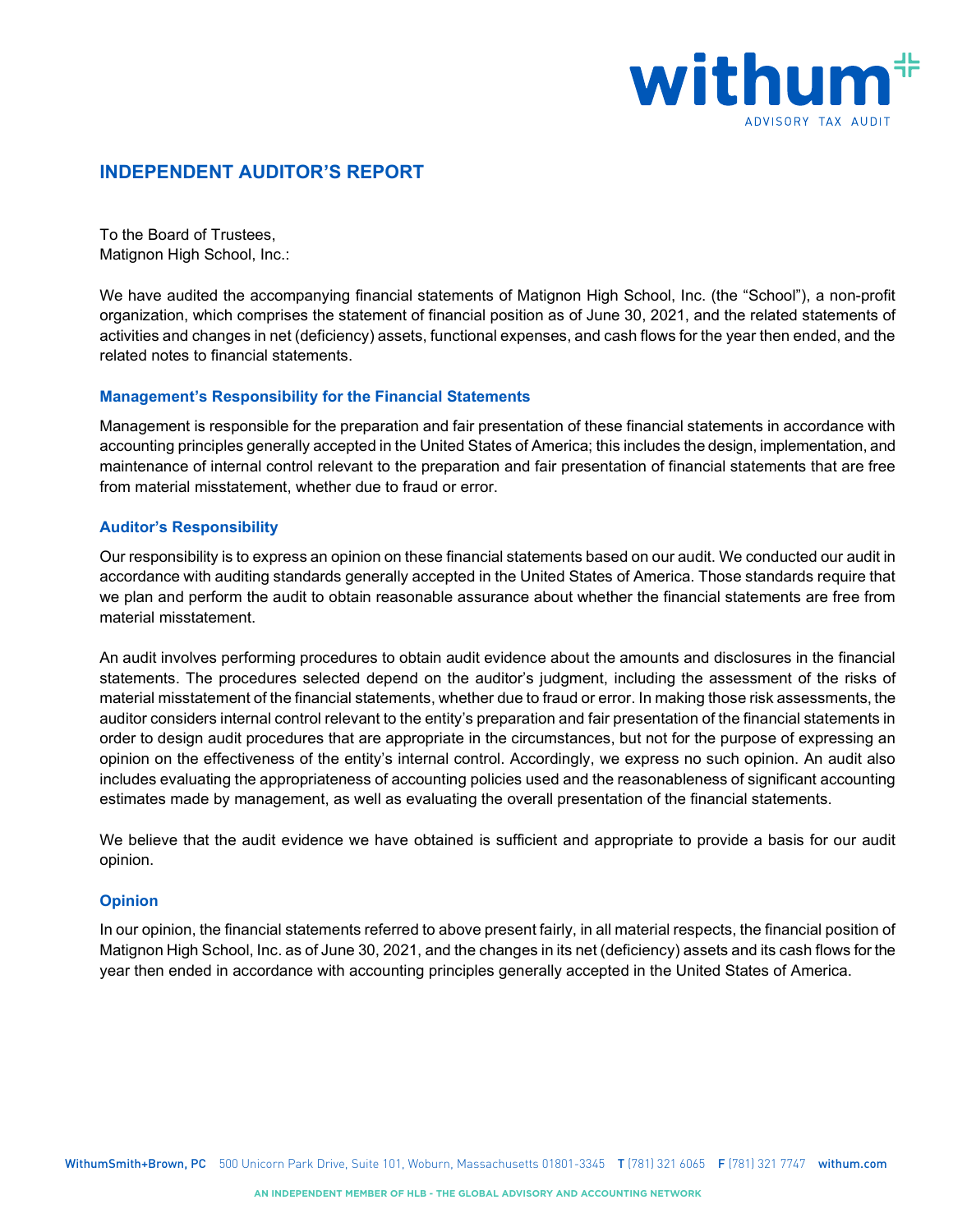

#### Emphasis of Matter

In our report dated January 25, 2021, we expressed an unmodified opinion on the 2020 financial statements of Matignon High School, Inc. As described in Note 2, the entity has revised its 2020 financial statements. As a result of this restatement, our present opinion on the revised 2020 financial statements, as presented herein, has not changed from that expressed in our previous report.

## Other Matter - Report on Summarized Comparative Information

We have previously audited the financial statements of Matignon High School, Inc. as of and for the year ended June 30, 2020, and we expressed an unmodified opinion on those audited financial statements in our report dated January 25, 2021. In our opinion, the summarized comparative information presented herein as of and for the year ended June 30, 2020 is consistent, in all material respects, with the audited financial statements from which it has been derived.

Wilhum Smith + Brown, PC

February 18, 2022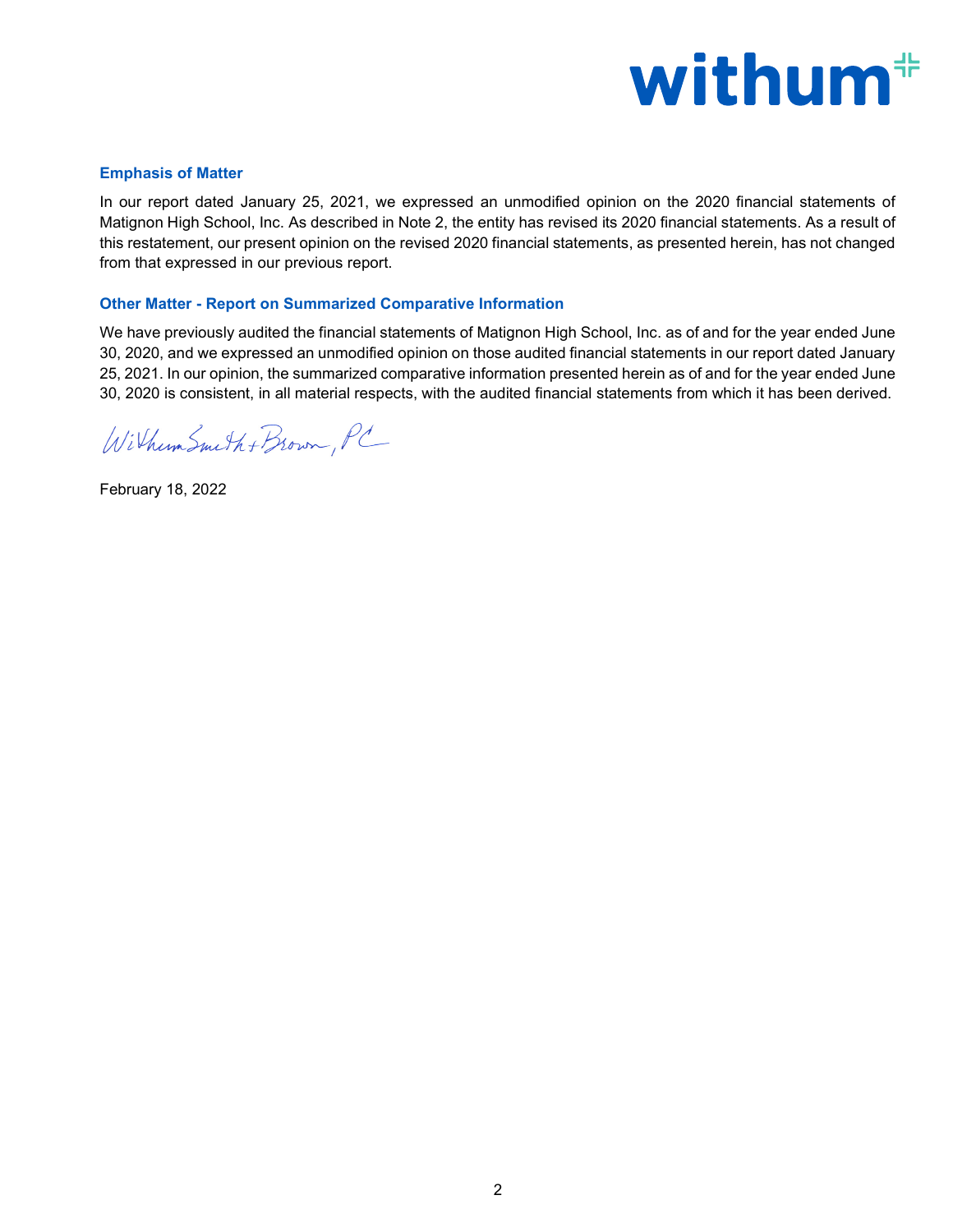# Matignon High School, Inc. Statements of Financial Position June 30, 2021 and 2020

|                                                        | 2021            | 2020            |
|--------------------------------------------------------|-----------------|-----------------|
| <b>Assets</b>                                          |                 |                 |
| <b>Current assets</b>                                  |                 |                 |
| Cash                                                   | \$<br>706,493   | 449,080<br>\$   |
| Restricted cash                                        | 68,836          | 63,011          |
| Tuition receivable, net                                | 77,769          | 47,088          |
| Prepaid expenses                                       | 16,402          | 4,382           |
| Unconditional promise to give - current portion        | 85,609          | 30,060          |
| Total current assets                                   | 955,109         | 593,621         |
| Property and equipment, net                            | 2,183,483       | 2,230,810       |
| Other assets                                           |                 |                 |
| Investments - restricted                               | 183,135         | 142,739         |
| Unconditional promise to give - net of current portion | 2,146,907       | 2,179,166       |
| Total other assets                                     | 2,330,042       | 2,321,905       |
| Total assets                                           | 5,468,634<br>\$ | 5,146,336<br>\$ |
| <b>Liabilities and Net (Deficiency) Assets</b>         |                 |                 |
| <b>Current liabilities</b>                             |                 |                 |
| Line-of-credit                                         | \$              | \$<br>195,000   |
| Accounts payable and accrued expenses                  | 307,446         | 320,718         |
| Current portion of notes payable                       | 129,426         | 4,537,474       |
| Deferred revenues                                      | 593,497         | 743,792         |
| <b>Total current liabilities</b>                       | 1,030,369       | 5,796,984       |
| Long-term liabilities                                  |                 |                 |
| Paycheck Protection Program Ioan advance               | 651,452         | 325,700         |
| Notes payable - net of current portion                 | 3,911,339       |                 |
| Deferred rent                                          | 329,999         | 299,999         |
| Total long-term liabilities                            | 4,892,790       | 625,699         |
| <b>Total liabilities</b>                               | 5,923,159       | 6,422,683       |
| Net (deficiency) assets                                |                 |                 |
| Without donor restrictions                             | (2,885,662)     | (3,691,323)     |
| With donor restrictions                                | 2,431,137       | 2,414,976       |
| Total net deficiency                                   | (454, 525)      | (1, 276, 347)   |
| Total liabilities and net (deficiency) assets          | 5,468,634<br>\$ | 5,146,336<br>\$ |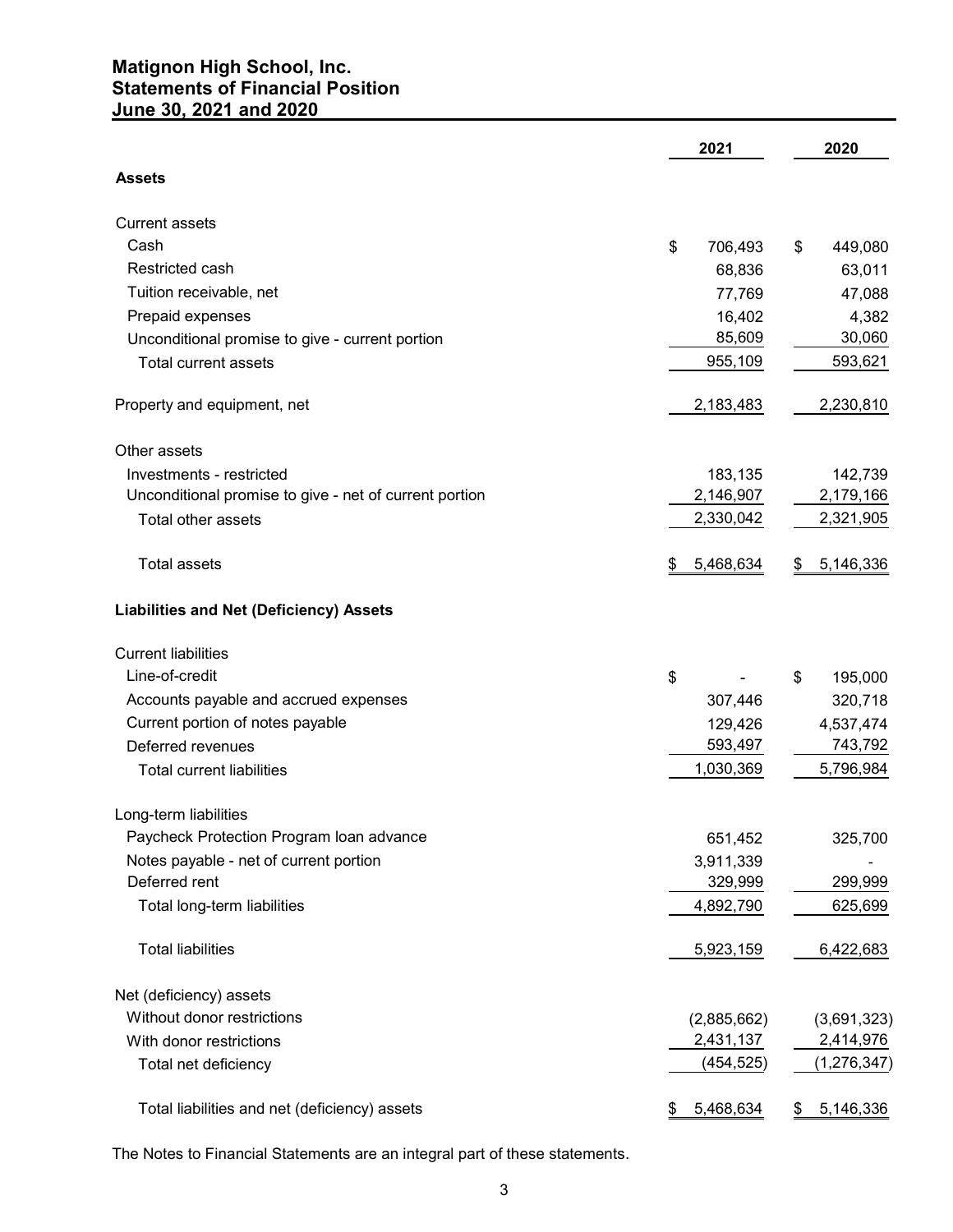# Matignon High School, Inc. Statements of Activities and Changes in Net (Deficiency) Assets Year Ended June 30, 2021 (with summarized comparative total 2020)

|                                              |                                             | 2021                                     |                  | 2020           |
|----------------------------------------------|---------------------------------------------|------------------------------------------|------------------|----------------|
|                                              | <b>Without Donor</b><br><b>Restrictions</b> | <b>With Donor</b><br><b>Restrictions</b> | <b>Total</b>     | <b>Total</b>   |
| <b>Revenues</b>                              |                                             |                                          |                  |                |
| Tuition and fees, net                        | 3,958,076<br>\$                             | \$                                       | \$ 3,958,076     | \$4,038,519    |
| Fundraising income                           | 456,807                                     | 126,670                                  | 583,477          | 712,936        |
| Special events, net                          | 205,134                                     |                                          | 205,134          | 146,265        |
| Rental income                                | 242,763                                     |                                          | 242,763          | 215,339        |
| Other income                                 | 48,072                                      |                                          | 48,072           | 57,550         |
| Paycheck Protection Program debt forgiveness | 651,400                                     |                                          | 651,400          |                |
| Donated rent                                 |                                             | 80,401                                   | 80,401           | 81,418         |
| Unrealized gains on investments              |                                             | 41,258                                   | 41,258           | 5,180          |
| Interest and dividends                       | 68                                          | 32                                       | 100              | 120            |
| Athletic and student activity loss           | (3, 410)                                    |                                          | (3, 410)         | (10, 228)      |
| Net assets released from restrictions        | 232,200                                     | (232, 200)                               |                  |                |
| Total revenues                               | 5,791,110                                   | 16,161                                   | 5,807,271        | 5,247,099      |
| <b>Expenses</b>                              |                                             |                                          |                  |                |
| Program services                             | 3,786,873                                   |                                          | 3,786,873        | 3,839,607      |
| Supporting services                          |                                             |                                          |                  |                |
| Management and general                       | 957,146                                     |                                          | 957,146          | 1,032,481      |
| Fundraising                                  | 241,430                                     |                                          | 241,430          | 165,765        |
| Total supporting services                    | 1,198,576                                   | $\sim$                                   | 1,198,576        | 1,198,246      |
| Total expenses                               | 4,985,449                                   |                                          | 4,985,449        | 5,037,853      |
| Change in net assets                         | 805,661                                     | 16,161                                   | 821,822          | 209,246        |
| Net (deficiency) assets                      |                                             |                                          |                  |                |
| Beginning of year                            | (3,691,323)                                 | 2,414,976                                | (1, 276, 347)    | (1,485,593)    |
| End of year                                  | (2,885,662)                                 | 2,431,137<br>\$                          | (454, 525)<br>\$ | \$ (1,276,347) |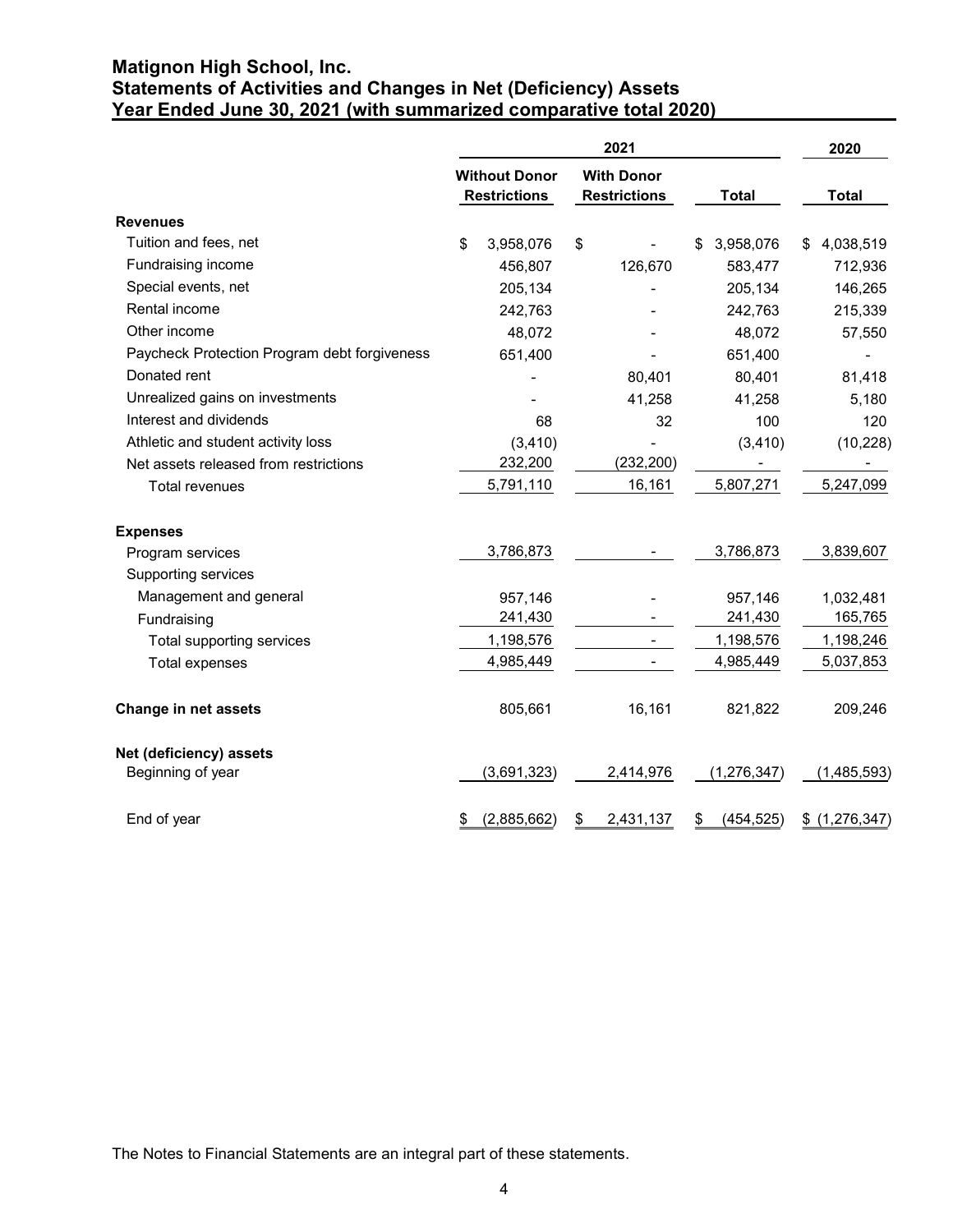# Matignon High School, Inc. Statements of Functional Expenses Year Ended June 30, 2021 (with summarized comparative total 2020)

| Year Ended June 30, 2021 (with summarized comparative total 2020) |                          |                              | 2021                     |                 | 2020             |
|-------------------------------------------------------------------|--------------------------|------------------------------|--------------------------|-----------------|------------------|
|                                                                   |                          | <b>Management</b>            |                          |                 |                  |
|                                                                   |                          | and                          |                          |                 |                  |
|                                                                   | <b>Services</b>          | <b>General</b>               | <b>Fundraising</b>       | <b>Total</b>    | <b>Total</b>     |
| Salaries and wages                                                | \$2,407,703              | 390,417<br>\$                | 71,879<br>\$             | 2,869,999<br>\$ | 3,039,367<br>\$  |
| Fringe benefits                                                   | 335,756                  | 31,366                       | 11,170                   | 378,292         | 380,484          |
| Maintenance                                                       | 272,100                  | 6,393                        | 6,393                    | 284,886         | 241,833          |
| Payroll taxes                                                     | 183,191                  | 28,933                       | 5,507                    | 217,631         | 226,373          |
| Utilities                                                         | 79,980                   | 1,647                        | 1,647                    | 83,274          | 77,862           |
| Contracted services                                               | 86,475                   | 3,473                        | 903                      | 90,851          | 92,596           |
| Admissions                                                        |                          | 70,633                       |                          | 70,633          | 87,971           |
| Insurance                                                         | 60,627                   | 1,248                        | 1,248                    | 63,123          | 29,501           |
| Uncollectible tuition                                             | 21,017                   |                              | $\blacksquare$           | 21,017          | 33,711           |
| Professional fees                                                 | 13,465                   | 45,925                       | 464                      | 59,854          | 76,651           |
| Marketing and advertising                                         | 53,936                   | $\blacksquare$               | 1,967                    | 55,903          |                  |
| Equipment rental and maintenance                                  | 53,670                   | $\qquad \qquad$              | $\blacksquare$           | 53,670          | 16,218           |
| Rent                                                              | 28,814                   | 593                          | 111,054                  | 140,461         | 30,000           |
|                                                                   |                          |                              |                          |                 |                  |
| Graduation                                                        | 29,940                   | $\qquad \qquad \blacksquare$ |                          | 29,940          | 24,755<br>52,865 |
| Transportation                                                    | 25,833                   | $\overline{\phantom{0}}$     | $\overline{\phantom{a}}$ | 25,833          |                  |
| Office expense                                                    | 22,973                   | 1,584                        | 790                      | 25,347          | 27,182           |
| Annual giving                                                     | $\overline{\phantom{a}}$ |                              | 24,762                   | 24,762          | 46,380           |
| Academic and instructional                                        | 23,757                   |                              |                          | 23,757          | 23,137           |
| Telephone                                                         | 19,760                   | 1,363                        | 681                      | 21,804          | 20,423           |
| Printing                                                          | 17,611                   | 1,215                        | 607                      | 19,433          | 12,161           |
| Student activities and summer school                              | 16,996                   |                              | 1,000                    | 17,996          | 52,172           |
| Dues and subscriptions                                            | 13,707                   | 945                          | 473                      | 15,125          | 14,218           |
| Referees                                                          | 10,510                   |                              |                          | 10,510          | 16,998           |
| Fees                                                              | 4,337                    | 100                          |                          | 4,437           | 11,459           |
| Postage                                                           | 3,151                    | 217                          | 109                      | 3,477           | 2,607            |
| Vehicle                                                           | 1,564                    | 33                           | 32                       | 1,629           | 7,241            |
| General fundraising expenses                                      | $\overline{\phantom{a}}$ | $\overline{\phantom{0}}$     | 744                      | 744             | 9,039            |
| Miscellaneous                                                     |                          |                              | $\blacksquare$           |                 | 17,549           |
| Total expenses before interest                                    |                          |                              |                          |                 |                  |
| expense and depreciation                                          | 3,786,873                | 586,085                      | 241,430                  | 4,614,388       | 4,670,753        |
| Interest expense                                                  |                          | 221,565                      |                          | 221,565         | 236,083          |
| Depreciation                                                      |                          | 149,496                      |                          | 149,496         | 131,017          |
| Total interest and depreciation                                   |                          | 371,061                      |                          | 371,061         | 367,100          |
|                                                                   |                          |                              |                          |                 |                  |
|                                                                   | \$3,786,873              | 957,146<br>\$                | 241,430<br>\$            | 4,985,449<br>\$ | 5,037,853<br>\$  |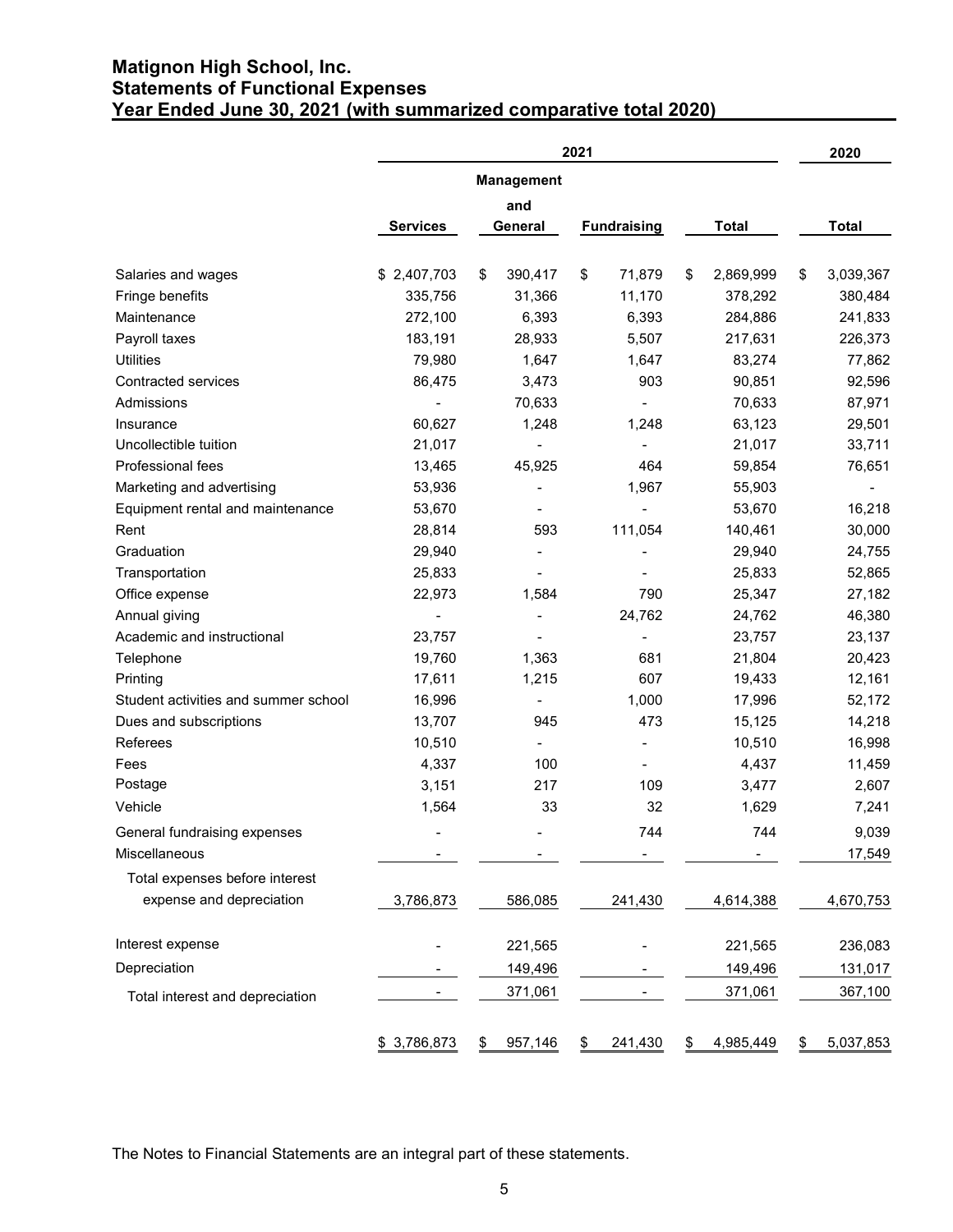# Matignon High School, Inc. Statements of Cash Flows Years Ended June 30, 2021 and 2020

| Years Ended June 30, 2021 and 2020                                                         |                       |                      |
|--------------------------------------------------------------------------------------------|-----------------------|----------------------|
|                                                                                            | 2021                  | 2020                 |
| <b>Operating activities</b>                                                                |                       |                      |
| Change in net assets                                                                       | 821,822<br>\$         | \$<br>209,246        |
| Adjustments to reconcile change in net assets                                              |                       |                      |
| to net cash flow used in operating activities                                              |                       |                      |
| Depreciation<br>Uncollectible tuition                                                      | 149,496<br>21,017     | 131,017<br>33,711    |
| Interest expense attributable to amortization                                              |                       |                      |
| of debt issuance costs                                                                     |                       | 1,934                |
| Unrealized gain on investments                                                             | (121, 690)            | (5, 180)             |
| Forgiveness from Paycheck Protection Program                                               | (651, 452)            |                      |
| Change in operating assets and liabilities                                                 |                       |                      |
| Tuition receivable                                                                         | (51, 698)             | (11,003)             |
| Unconditional promise to give                                                              | (23, 290)             | (81, 418)            |
| Prepaid expenses<br>Accounts payable and accrued expenses                                  | (12,020)<br>(13, 272) | 15,321<br>(196, 118) |
| Deferred revenues                                                                          | (150, 295)            | (365, 149)           |
| Deferred rent                                                                              | 30,000                | 30,000               |
| Net cash used in operating activities                                                      | (1, 382)              | (237, 639)           |
| <b>Investing activities</b>                                                                |                       |                      |
| Purchases of investments                                                                   | 80,401                | 145,212              |
| Purchases of property and equipment<br>Distribution from investment funds                  | (102, 169)<br>893     | (178, 415)<br>$\sim$ |
| Net cash used in investing activities                                                      | (20, 875)             | (33, 203)            |
| <b>Financing activities</b>                                                                |                       |                      |
| Proceeds on notes payable                                                                  | 651,452               | 651,400              |
| Payments on notes payable                                                                  | (149, 788)            | (136, 604)           |
| Payments on line-of-credit, net of proceeds                                                | (195,000)             | (61, 223)            |
| Net cash provided by financing activities                                                  | 306,664               | 453,573              |
| Net change in cash                                                                         | 284,407               | 182,731              |
| Cash                                                                                       |                       |                      |
| Beginning of year                                                                          | 512,091               | 329,360              |
| End of year                                                                                | 796,498<br>\$         | \$<br>512,091        |
| Reconciliation of cash and restricted cash                                                 |                       |                      |
| Cash                                                                                       | \$<br>706,493         | \$<br>449,080        |
| Restricted cash                                                                            | 68,836                | 63,011               |
|                                                                                            | \$<br>775,329         | \$<br>512,091        |
| Supplemental disclosure of cash flow information<br>Cash paid during the year for interest | 221,565               | 234,149              |
|                                                                                            | \$                    | \$                   |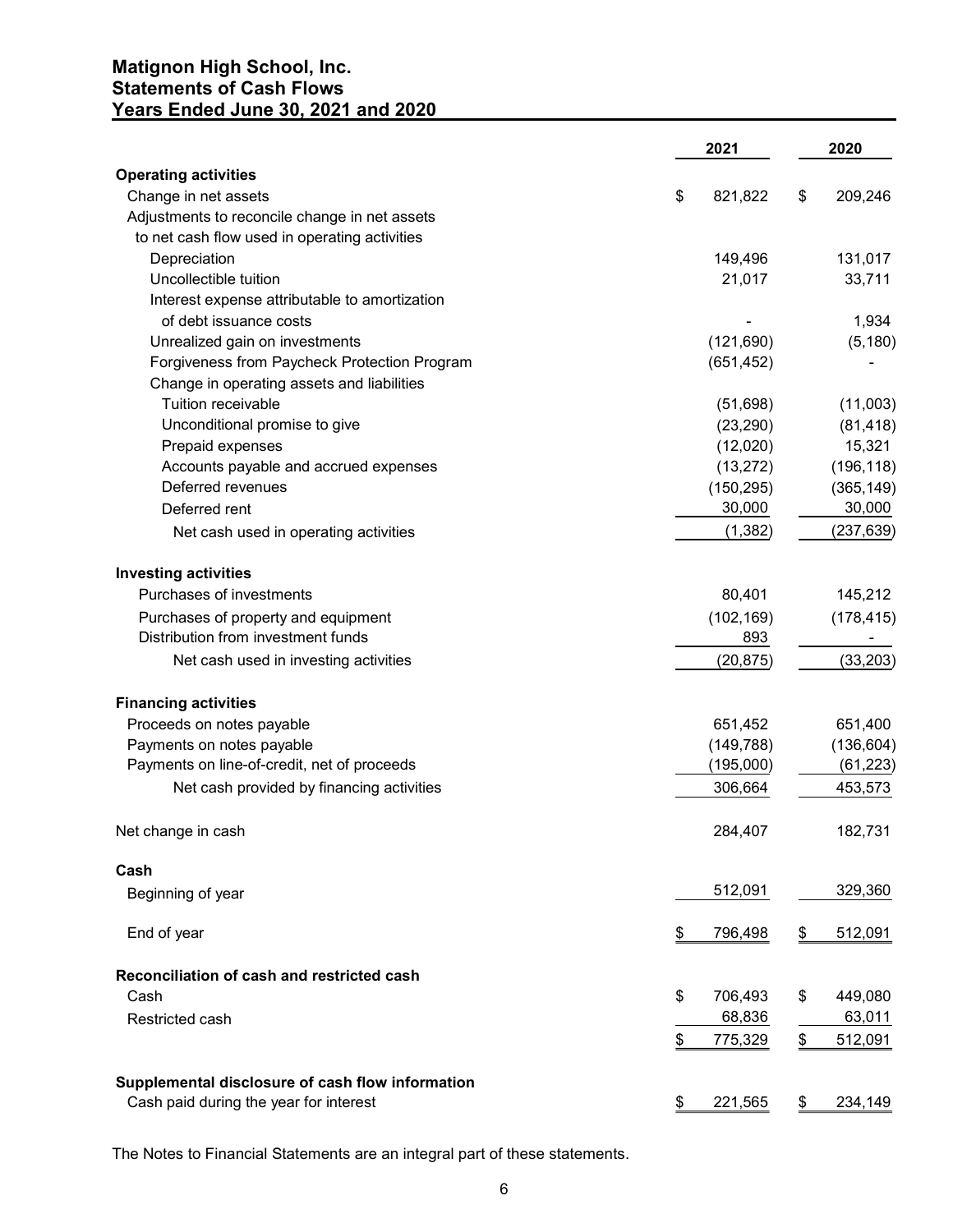## 1. NATURE OF THE ORGANIZATION

Matignon High School, Inc. (the "School"), a non-profit corporation, founded in 1945, is a private Roman Catholic High School located in Cambridge, Massachusetts. The purpose of the School is to fulfill the education mission of the Roman Catholic Church, the Roman Catholic Archdiocese of Boston (the "Archdiocese") and the Roman Catholic Archbishop of Boston.

Members of the School include the Archbishop of the Archdiocese of Boston, who serves as its Chairman, the Secretary of Education of the Archdiocese of Boston and other persons who may be appointed by the Chairman. Members of the School appoint and remove Trustees and Officers as defined in the School's bylaws. The Trustees are responsible for the property and business affairs of the School.

# 2. SUMMARY OF SIGNIFICANT ACCOUNTING POLICIES

## Basis of Presentation

These financial statements, which are presented on the accrual basis of accounting, have been prepared to focus on the School as a whole and to present balances and transactions according to the existence or absence of donor-imposed restrictions. Accordingly, net assets and changes therein are classified as follows:

Net assets without donor restrictions: Net assets without donor restrictions are available for use in general operations and not subject to donor restrictions. The governing board has designated, from net assets without donor restrictions, net assets for long-term investment as a board endowment and an operating reserve.

Net assets with donor restrictions: Net assets with donor restrictions are subject to donor-imposed restrictions. Some donor-imposed restrictions are temporary in nature, such as those that will be met by the passage of time or other events specified by the donor. Other donor-imposed restrictions are perpetual in nature, where the donor stipulates that resources be maintained in perpetuity. Gifts of long-lived assets and gifts of cash restricted for the acquisition of long-lived assets are recognized as revenue when the gift is received. Donor-imposed restrictions are released when a restriction expires, that is, when the stipulated time has elapsed, when the stipulated purpose for which the resource was restricted has been fulfilled, or both.

Revenues are reported as increases in net assets without donor restrictions unless use of the related asset is limited by donor-imposed restrictions. Expenses are reported as decreases in net assets without donor restrictions. Donor-restricted contributions whose restrictions are met in the same reporting period are reported as revenues without donor restrictions. Gains and losses on investments and other assets or liabilities are reported as increases or decreases in net assets without donor restrictions unless their use is restricted by explicit donor stipulation or by law. Expirations or satisfactions of purpose or time restrictions on net assets are reported as net assets released from restrictions.

#### Use of Estimates

The preparation of the financial statements in conformity with accounting principles generally accepted in the United States of America requires management to make estimates and assumptions that affect the amounts reported in the financial statements and accompanying notes. Actual results could differ from those estimates.

#### Comparative Financial Statements

The financial statements include certain prior year summarized comparative information in total but not by net asset class. Such information does not include sufficient detail to constitute a presentation in conformity with accounting principles generally accepted. Accordingly, such information should be read in conjunction with the School's financial statements for the year ended June 30, 2021, from which the summarized information was derived.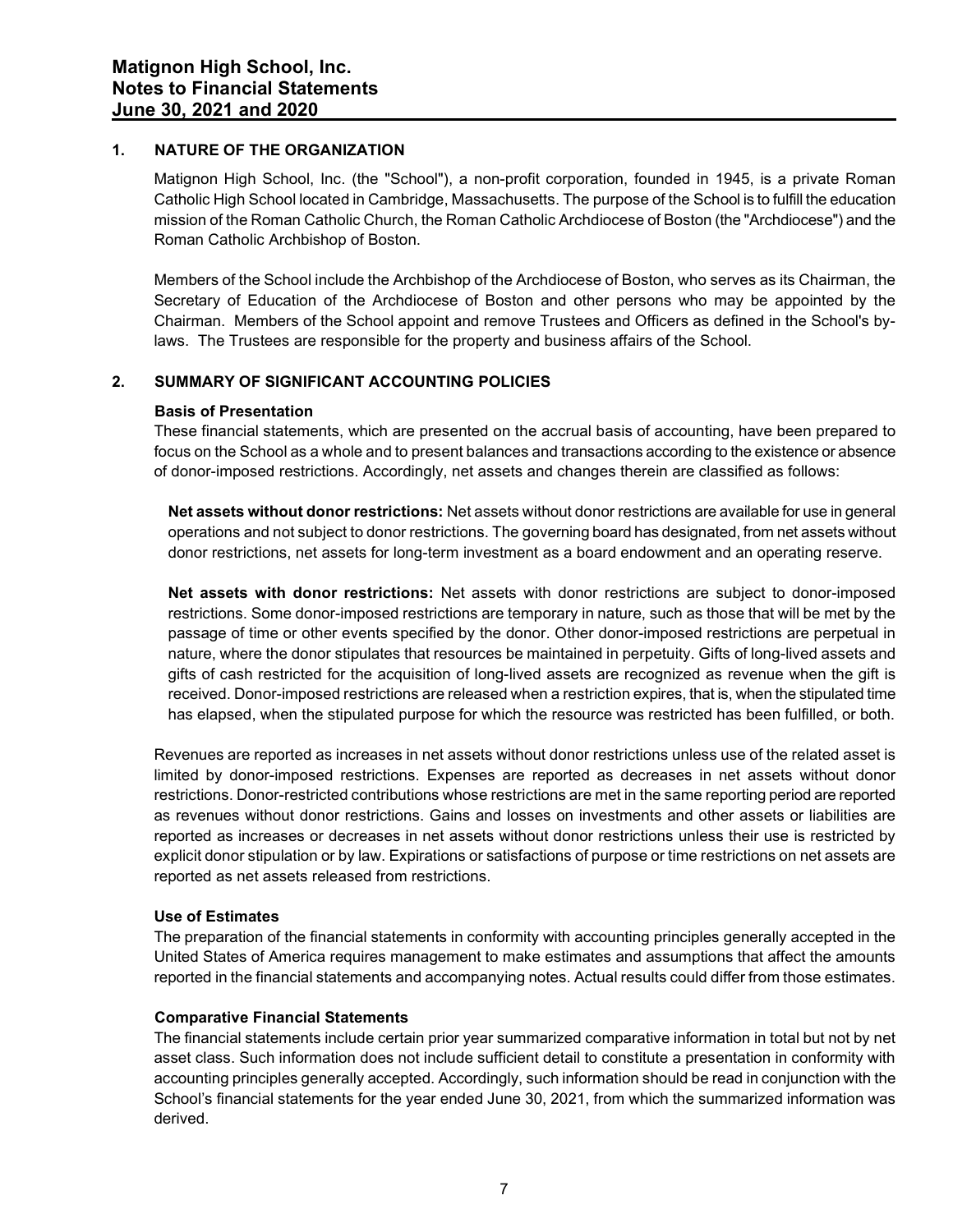## Cash and Cash Equivalents

The School considers short-term, highly liquid investments to be cash equivalents provided that they are both readily convertible to cash and had an original maturity of three months or less when purchased. As of June 30, 2021 and 2020, the School held no cash equivalents.

## Restricted Cash

Restricted cash represents donor funds in a bank account restricted for spending on scholarships.

## Tuition Receivable and Unconditional Promises to Give

Unconditional promises to give represent amounts due to the School under terms of donors' unconditional promise to give. The School carries its tuition receivable net of an allowance for doubtful accounts. Periodically, the School evaluates its tuition receivable and establishes an allowance for doubtful accounts based on historical experience with bad debt and collections, as well as current credit conditions. Management has recorded an allowance for uncollectible tuition receivable of \$60,000 and \$200,000 at June 30, 2021 and 2020, respectively. Management has determined no allowance for unconditional promises to give is needed as of June 30, 2021 and 2020.

## Investments and Restricted Investments

Investments in marketable securities with readily determinable fair values and all investments in debt securities are reported in the statements of financial position at their fair values. Unrealized gains and losses are included in the statements of activities and changes in net assets. Investment returns are recognized through both capital appreciation (realized and unrealized) and current yield (interest and dividends). Dividends are recognized on the ex-dividend date. Investment returns restricted by a donor are reported as increases in undesignated net (deficiency) assets if the restrictions are met (either by passage of time or by use) in the reporting period in which the gains are recognized. The purpose of restricted investments is designated by the donor and overseen by the board of trustees in accordance with the Uniform Prudent Management of Institutional Funds Act.

#### Property and Equipment

Property and equipment are stated at cost, less accumulated depreciation. Leasehold improvements are amortized over the lesser of the estimated useful life or the length of the lease, inclusive of expected renewals. Amortization of leasehold improvements is included within depreciation expense. All significant assets with an estimated useful life in excess of one year and \$1,000 or greater are capitalized. Maintenance and repairs are charged to operations when incurred; betterments and renewals are capitalized. Depreciation is recorded on the straight-line method over the estimated useful lives of the assets ranging from 3 to 40 years.

#### Deferred Revenues

Deposits and advance payments received for tuition and fees relate to the School's tuition billed for the following academic year. These funds will be recognized when the academic service has been provided.

#### Long-lived Assets

The School reviews long-lived assets to be held-and-used for impairment whenever events or changes in circumstances indicate that the carrying amount of the assets may not be recoverable. If the sum of the undiscounted expected future cash flows over the remaining useful life of a long-lived asset is less than its carrying amount, the asset is considered to be impaired. Impairment losses are measured as the amount by which the carrying amount of the asset exceeds the fair value of the asset. When fair values are not available, the School estimates fair value using the expected future cash flows discounted at a rate commensurate with the risks associated with the recovery of the asset. Assets to be disposed of are reported at the lower of carrying amount or fair value less costs to sell. Management concluded that there were no events that required impairment testing and no impairment was recognized during the years ended June 30, 2021 and 2020.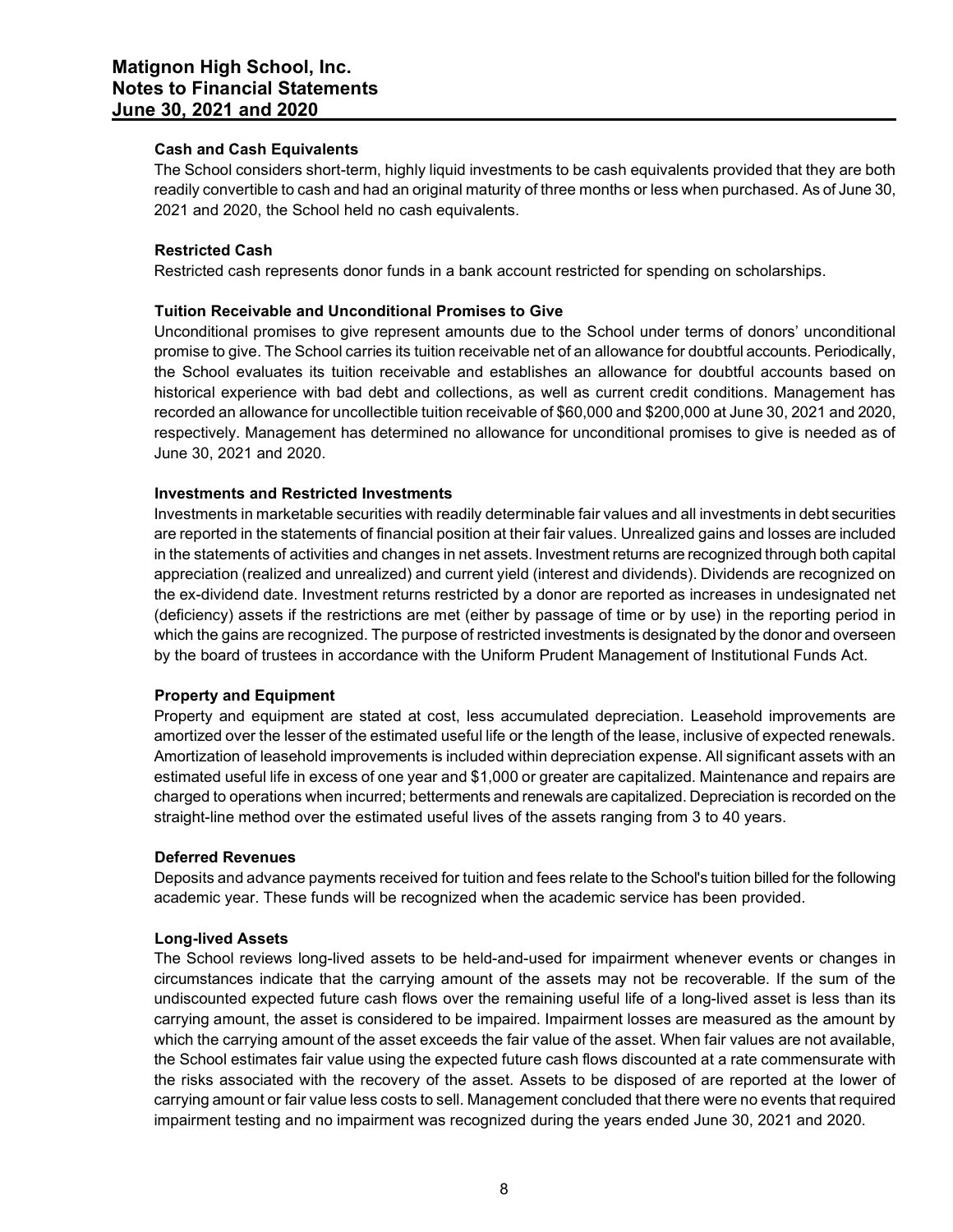## Functional Allocation of Expenses

The School's primary program service is instruction within education to day students. Expenses reported in the functional allocation of expenses as program, management and general, and fundraising services are incurred in support of this primary program service. Certain expenses are wholly allocated to either program, management and general, or fundraising because they directly support those functions. There are certain other categories of expenses that are attributable to more than one function, so they are allocated accordingly. Those expenses include salaries and benefits, facilities upkeep, and occupancy costs, insurance and general institutional fees. Those expenses are allocated based on a percentage of use calculation. The percentage of use is determined by the proportion of operations that are wholly attributable to program, management and general and fundraising activities.

## Income Taxes

The School is exempt from income taxes under Section 501(c)(3) of the Internal Revenue Code. However, income from certain activities that is not directly related to the School's tax-exempt purpose is subject to taxation as unrelated business income. The School had no unrelated business income for the years ended June 30, 2021 and 2020.

Professional standards related to Accounting for Uncertainty in Income Taxes clarifies the accounting for uncertainty in income taxes recognized in an entity's financial statements. Management has analyzed the tax positions taken by the School and has concluded that as of June 30, 2021 and 2020, there are no uncertain tax positions taken or expected to be taken that would require the recognition of a liability or disclosure in the financial statements. The School recognizes accrued interest and penalties associated with uncertain tax positions, if any. There were no income tax-related interest or penalties recorded for the years ended June 30, 2021 and 2020. Should any such penalties and interest be incurred, the School's policy would be to recognize them as operating expenses. In the normal course of business, the School is subject to examination by taxing authorities. As of June 30, 2021, and through the date of this report there are no on-going examinations or unresolved disputes with the various tax authorities that the School files with.

# Revenue Recognition

The School receives support from individual contributions and grants. Contributions received and unconditional promises to give are recognized as revenues when donor commitments are met. The School reports gifts of cash and other assets as net assets with donor restrictions if there are stipulations that limit the use of the donated assets, or they are designated as support for future periods. Conditional promises to give become unconditional and are recognized as revenues when the conditions are substantially met.

## Student Tuition and Fees

Student tuition and fee revenue is recognized in the school year that scholastic services are provided. Gross tuition reflects the School's normal tuition rates and general fees for all students. Financial aid to students, which includes tuition remitted for dependents of School employees, is netted against gross student tuition and fees.

Tuition and fees income is derived from day education programs for students in grades nine through twelve. Tuition revenue is recognized ratably over the academic term in which scholastic services are provided. Gross tuition and fees reflects the School's normal tuition rates for all students. Remission for the base day tuition is provided to children of full‐time employees. Tuition and fees are reported net of remission, financial aid, and scholarships totaling \$1,337,870 and \$1,105,850 for the years ended June 30, 2021 and 2020, respectively.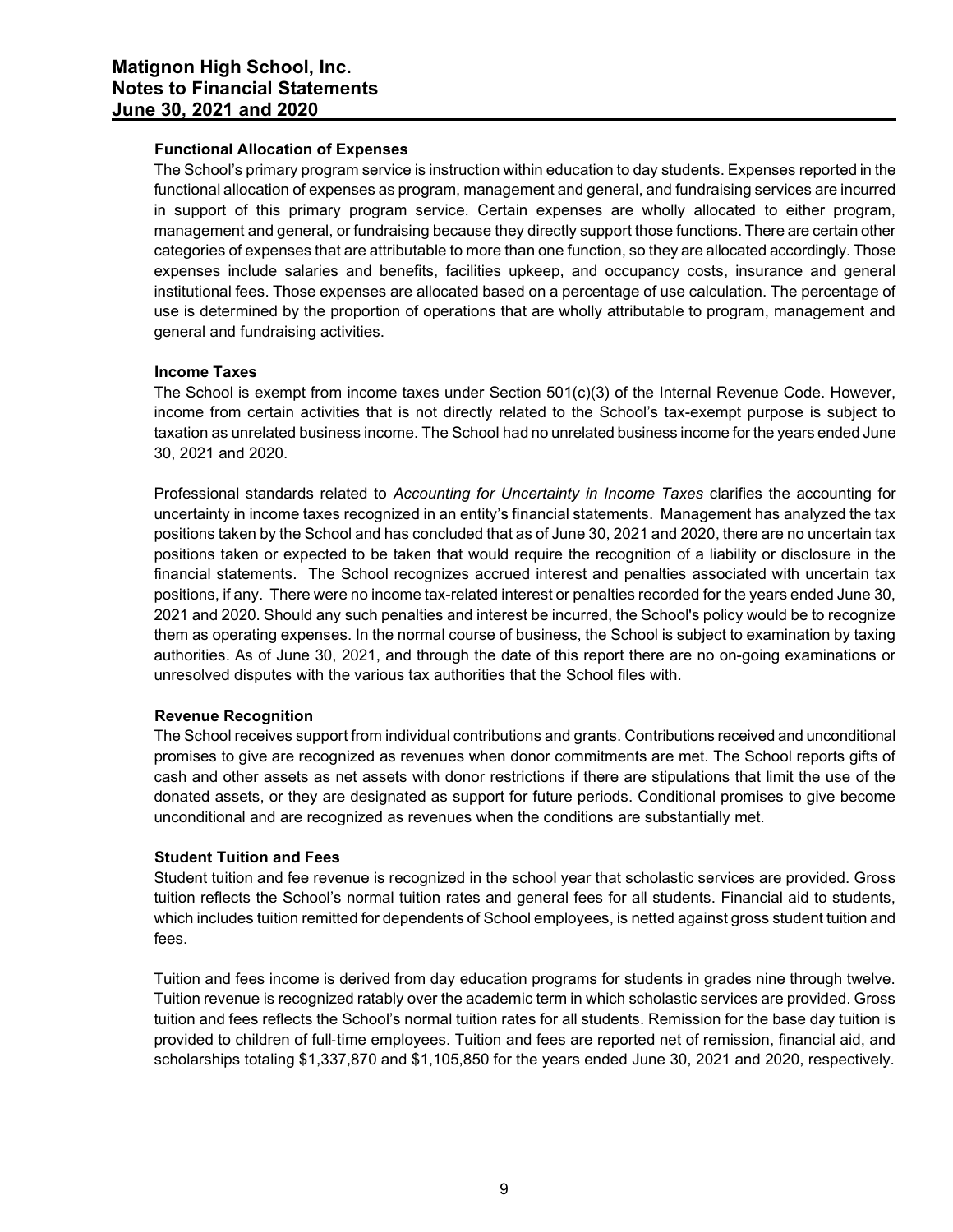The School offers several tuition payment plans. Tuition and fees and revenue from auxiliary enterprises, which are received in advance of services to be rendered, including enrollment deposits, are recorded as deferred revenue, which totaled \$593,497 and \$743,792 as of June 30, 2021 and 2020, respectively, and are primarily recognized in the subsequent fiscal year. Tuition receivables of \$77,769 and \$47,088 remained outstanding as of June 30, 2021 and 2020, respectively.

Total tuition and fee income of \$3,958,076 and \$4,038,519 was recorded during the years ended June 30, 2021 and 2020, respectively.

## Fundraising

The School is involved with fundraising and special events during the year. The revenue from fundraising and special events is recognized when the event occurs.

## Non-Cash Donations

Contributions of donated non-cash assets are recorded at their fair values in the period received. During the years ended June 30, 2021 and 2020, donated materials totaled \$0 and \$13,428, respectively.

Contributions of donated services that create or enhance nonfinancial assets or that require specialized skills, which are provided by individuals possessing those skills, and would typically need to be purchased if not provided by donation, are recorded at their fair values in the period received. The School did not receive any contributed professional services during the years ended June 30, 2021 and 2020.

Volunteers also provide fundraising services and perform a variety of tasks that assist the School with its programs, special events and various committee assignments throughout the year that are not recognized as contributions in the financial statements since they do not meet the criteria for recognition.

#### Advertising Costs

The School expenses all cost of advertising as incurred. For the years ended June 30, 2021 and 2020, advertising costs totaled \$55,903 and \$0, respectively.

#### Pension Plan

Faculty and staff members of the School who meet eligibility requirements are participants in a 401(k) retirement savings plan which is funded annually. The School makes safe harbor contributions to eligible employees equal to 100% of the first 3% of compensation contributed and 50% of the next 2% of compensation contributed. The related retirement plan expense for the years ended June 30, 2021 and 2020 amounted to \$92,819 and \$86,895, respectively.

#### Relationship with the Archdiocese of Boston

The School is affiliated with the Roman Catholic Archdiocese of Boston (the "Archdiocese"). There are numerous other religious and non-profit organizations sponsored by or affiliated with the Archdiocese, including The Catholic School Foundation, which provides students with tuition support. During the normal course of operations, the School may have transactions and/or enter into agreements with these entities. All significant transactions with related parties are disclosed in the accompanying financial statements (see Note 11).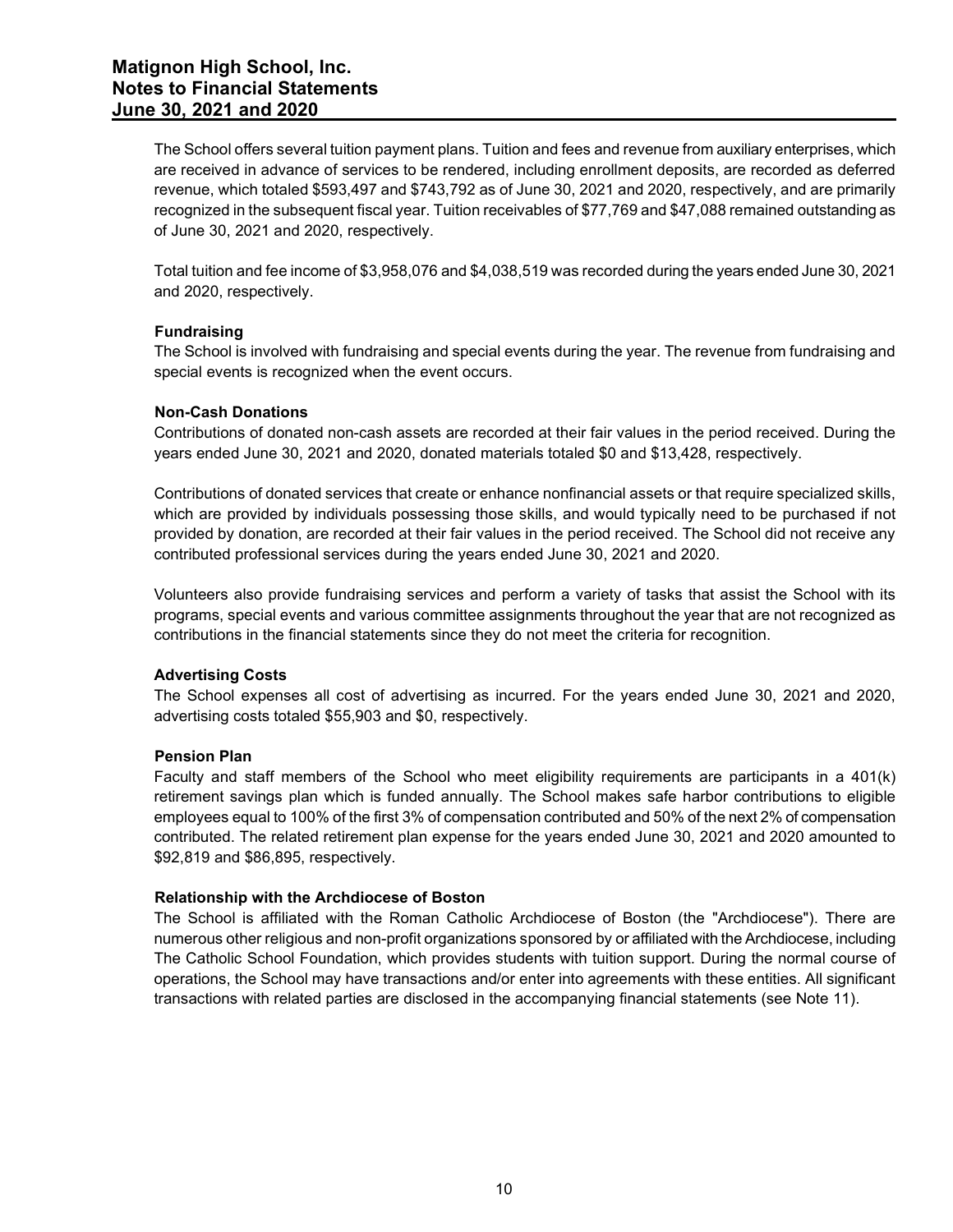# New Accounting Pronouncements Not Yet Adopted

# Lease Transactions

In February 2016, the Financial Accounting Standards Board ("FASB") issued Accounting Standards Update ("ASU") 2016-02, Leases, which is effective for fiscal years beginning after December 15, 2021 with early adoption permitted. In addition to expanded disclosure requirements regarding leasing activities, the new standard significantly changes current lessee accounting for operating leases. Under the new standard all lessees will be required to recognize a right-of-use asset and a lease liability in the statement of financial position for all leases of property and equipment, except for certain leases classified as short-term leases. The School has not adopted the new standard in these financial statements and is presently evaluating the effect adoption will have on prospective financial statements. However, based on the School's present leasing activities, the School expects that adoption of the new standard will not require the recognition of significant, long-term right-of-use assets and a lease liability.

# Gifts in-Kind

In September 2020, the FASB issued ASU 2020-07, Presentation and Disclosures by Not-for-Profit Entities for Contributed Nonfinancial Assets (Topic 958), which is effective for fiscal years beginning after June 15, 2021, with early adoption permitted, and is intended to improve transparency in the reporting of contributed nonfinancial assets, also known as gifts in-kind, for not-for-profit organizations. The ASU requires a not-for-profit organization to present contributed nonfinancial assets as a separate line item in the statement of activities, apart from contributions of cash or other financial assets, along with expanded disclosure requirements. Management does not expect this ASU to have a significant impact on the School's financial statements.

# Prior Period Adjustment

In connection with preparing for the adoption of ASU 2020-07, a prior period adjustment was made to record the unconditional promise to give related to the lease agreement with the Archdiocese which requires lease payments that are below fair market value. As of July 1, 2019, the present value of total rent promised to be donated by the Archdiocese over the life of the lease was \$2,127,808. Net assets as of July 1, 2019 was previously reported as (\$3,613,401) and has been adjusted to (\$1,485,593) in connection to recording the unconditional promise to give.

# 3. LIQUIDITY AND AVAILABILITY

Financial assets available for general expenditure, that is, without donor or other restrictions limiting their use, within one year of the statement of financial position date, amounted to the following at June 30, 2021:

|                                            | 2021    | 2020    |
|--------------------------------------------|---------|---------|
| Financial assets                           |         |         |
| Cash                                       | 706.493 | 449.080 |
| Tuition receivables, net                   | 77.769  | 47.088  |
| Financial assets available within one year | 784,262 | 496,168 |

None of the financial assets are subject to donor or other contractual restrictions that make them unavailable for general expenditure within one year of the statement of financial position date.

The School regularly monitors liquidity to meet its operating needs and other contractual commitments, while also striving to maximize investments of its available funds. The School has various sources of liquidity at its disposal, including cash and cash equivalents, marketable debt and equity securities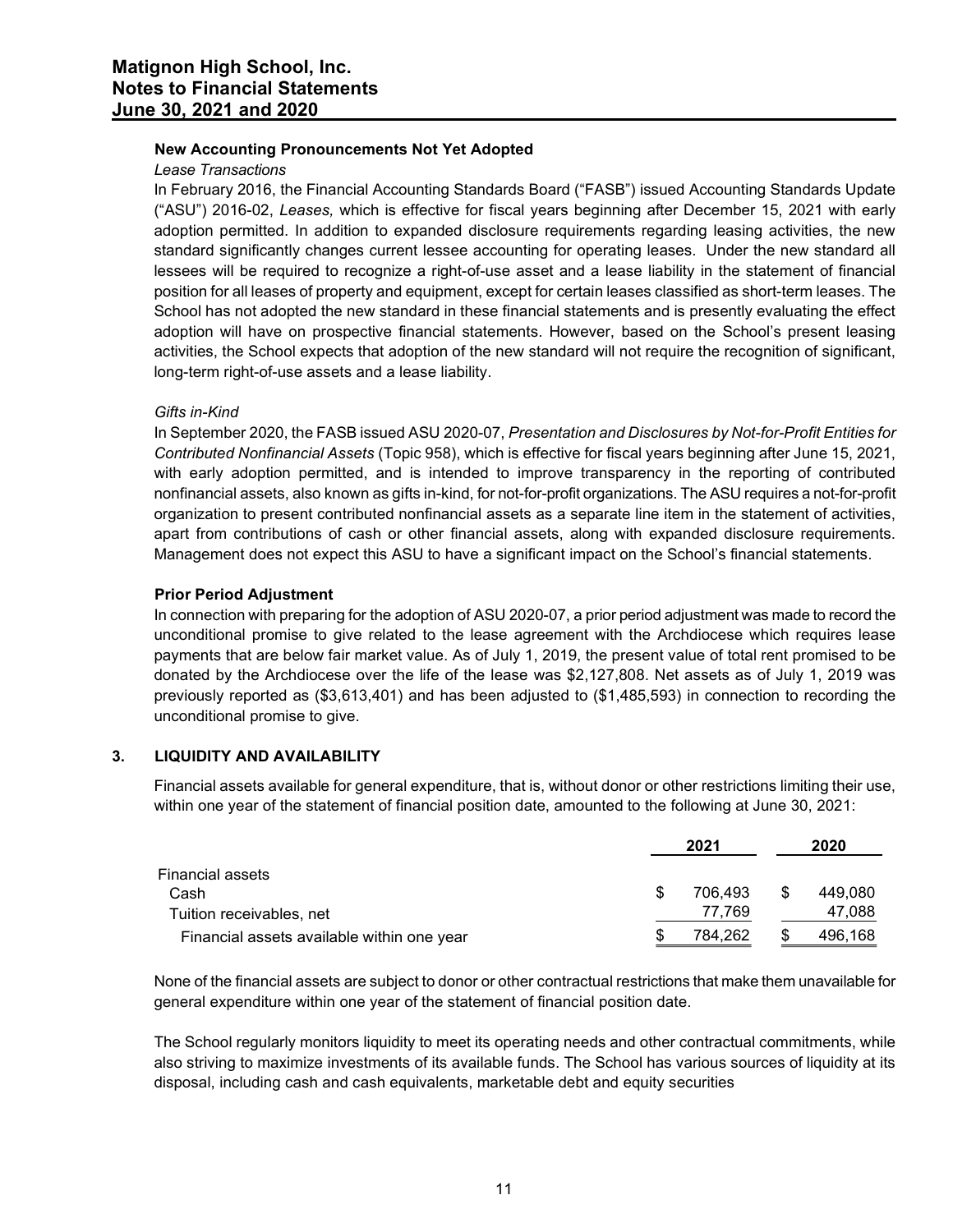For purposes of analyzing resources available to meet general expenditures over a 12-month period, the School considers all expenditures related to its ongoing activities of teaching in the context of the services undertaken to support those activities to be general expenditures.

In addition to financial assets available to meet general expenditure over the next 12 months, the School operates with a balanced budget and anticipates collecting sufficient revenue to cover general expenditures not covered by donor-restricted resources.

As of June 30, 2021 and 2020, restricted endowment investments of \$183,135 and \$142,739, respectively, consist of donor-restricted endowments. Income from donor-restricted endowments can be made available for operations with approval from the Board.

## 4. INVESTMENTS

#### 5. UNCONDITIONAL PROMISE TO GIVE

| INVESTMENTS                                                                                                                                                                                                                                                    |                                      |                                      |
|----------------------------------------------------------------------------------------------------------------------------------------------------------------------------------------------------------------------------------------------------------------|--------------------------------------|--------------------------------------|
| The School's investments consist of investments held in various pooled investments. The funds in the<br>investment pool are managed, held and directed by the Archdiocese of Boston, a related entity, and The<br>Christian Brothers Investment Services, Inc. |                                      |                                      |
| At June 30, 2021, the investment pools consist of approximately 36% common stock, 23% fixed income<br>securities, 27% private equity funds, and 14% mutual funds.                                                                                              |                                      |                                      |
| At June 30, 2020, the investment pools consist of approximately 35% common stock, 21% fixed income<br>securities, 17% private equity funds, 9% mutual funds, 8% money market funds and 9% common collective trust<br>funds.                                    |                                      |                                      |
| UNCONDITIONAL PROMISE TO GIVE                                                                                                                                                                                                                                  |                                      |                                      |
|                                                                                                                                                                                                                                                                |                                      |                                      |
| Unconditional promise to give consists of pledges and a lease agreement for the school, with amounts due as<br>follows as of June 30:                                                                                                                          |                                      |                                      |
|                                                                                                                                                                                                                                                                | 2021                                 | 2020                                 |
| Receivable in less than 1 year<br>Receivable in 1 to 5 years<br>Receivable in subsequent years                                                                                                                                                                 | 85,609<br>\$<br>574,789<br>3,129,218 | \$<br>30,060<br>569,098<br>3,300,919 |
| Less: Discounts to net present value                                                                                                                                                                                                                           | 3,789,616<br>1,557,100               | 3,900,077<br>1,690,851               |
| Net unconditional promises to give<br>Less: Current portion                                                                                                                                                                                                    | 2,232,516<br>85,609                  | 2,209,226<br>30,060                  |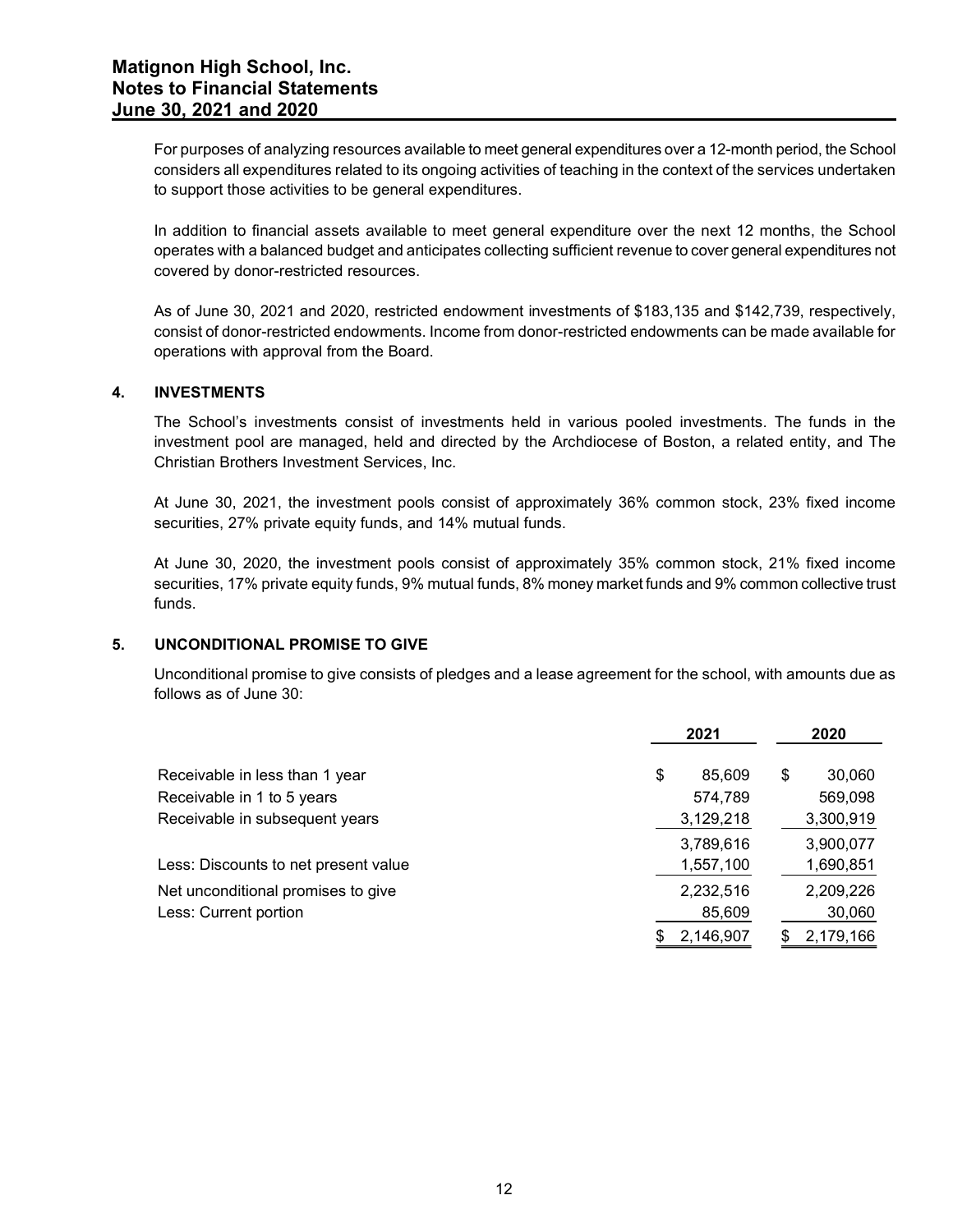## 6. PROPERTY AND EQUIPMENT

Property and equipment consist of the following as of June 30:

|                                   | 2021          | 2020        |
|-----------------------------------|---------------|-------------|
| Leasehold improvements - site     | 646.010<br>\$ | 646,010     |
| Leasehold improvements - building | 3,061,306     | 2,885,885   |
| Furniture and fixtures            | 1,248,170     | 1,159,895   |
| <b>Vehicles</b>                   |               | 24,255      |
| Improvements - CIP                |               | 161,526     |
|                                   | 4,955,486     | 4,877,571   |
| Less: Accumulated depreciation    | (2,772,003)   | (2,646,761) |
|                                   | 2,183,483     | 2,230,810   |

Depreciation expense for the years ended June 30, 2021 and 2020 was \$149,496 and \$131,017, respectively.

# 7. LINE-OF-CREDIT

The School has a \$200,000 secured line-of-credit agreement with a bank for short-term borrowings which is due on demand. Interest on outstanding borrowings is payable monthly at the bank's base lending rate, plus 1.0% (5.00% at June 30, 2021). As of June 30, 2021 and 2020, the balance owed on the line-of-credit was \$0 and \$195,000, respectively. Real estate owned by the Roman Catholic Archdiocese of Boston and assignment of leases and rents are pledged as collateral. This line-of-credit has certain restrictive financial covenants as of June 30, 2021.

Interest expense on the line of credit for the years ended June 30, 2021 and 2020 totaled \$0 and \$16,201, respectively.

# 8. PAYCHECK PROTECTION PROGRAM

In March 2021, the School issued a second unsecured promissory note- (the "PPP Loan") for \$651,452 through the Paycheck Protection Program ("PPP") established under the CARES Act and administered by the U.S. Small Business Administration ("SBA"). The second PPP Loan is guaranteed by the SBA. The second PPP Loan may be forgiven, in whole or in part, if the School was eligible for the second PPP Loan at the time of application, used the loan proceeds for eligible expenses within the defined 8 or 24-week period after the second PPP loan was disbursed ("Covered Period"), and otherwise satisfied PPP requirements. The second PPP Loan was made through Century Bank, (the "Lender"), has two -year term, bears interest at 1.00% per annum, and matures August 2026. If the second PPP Loan is not forgiven, monthly principal and interest payments are deferred until ten months after the end of the Covered Period or August 2022. The second PPP Loan may be prepaid at any time prior to maturity with no prepayment penalties. Accordingly, the School has reflected the second PPP Loan as short and long-term debt in the accompanying statement of financial position.

The School will record the forgiveness of the loan as a gain on extinguishment in the period in which legal release is received. There is no certainty that any or all of the second PPP Loan will be forgiven.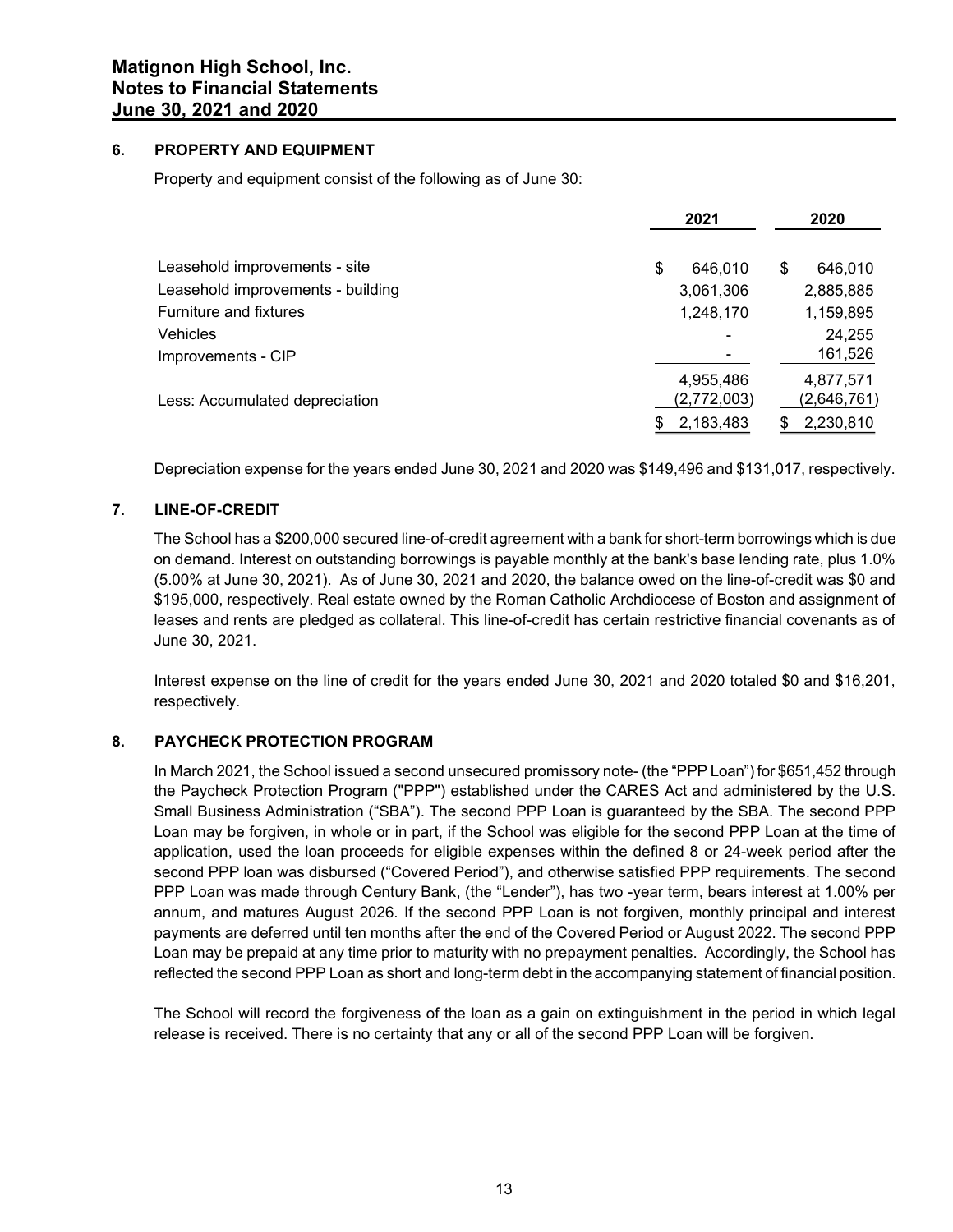| non High School, Inc.<br>to Financial Statements |                                                                                      |  |
|--------------------------------------------------|--------------------------------------------------------------------------------------|--|
|                                                  |                                                                                      |  |
| 80, 2021 and 2020                                | uture maturities of the second PPP Loan are as follows for the years ending June 30: |  |
| 2022                                             | \$<br>10,858                                                                         |  |
| 2023                                             | 130,290                                                                              |  |
| 2024                                             | 130,290                                                                              |  |
| 2025                                             | 130,290                                                                              |  |
| 2026                                             |                                                                                      |  |
| Thereafter                                       | 130,290<br>119,434                                                                   |  |

## 9. NOTES PAYABLE

|                                                                                                                                                                                                                                                                                                                                                                                                                                                                                                                                                | 651,452                            |                          |
|------------------------------------------------------------------------------------------------------------------------------------------------------------------------------------------------------------------------------------------------------------------------------------------------------------------------------------------------------------------------------------------------------------------------------------------------------------------------------------------------------------------------------------------------|------------------------------------|--------------------------|
| During April 2020, the School issued the first unsecured promissory note (the "PPP Loan") for \$651,400 through<br>programs established under the CARES Act (the "Loans") and administered by the U.S. Small Business<br>Administration (the "SBA"). The first PPP Loan was guaranteed by the SBA. On December 20, 2020, the<br>School was informed that its application for forgiveness of \$651,400 of the PPP Loan was approved.<br>Accordingly, the School recorded it as forgiveness of debt in the accompanying Statement of Activities. |                                    |                          |
| <b>NOTES PAYABLE</b>                                                                                                                                                                                                                                                                                                                                                                                                                                                                                                                           |                                    |                          |
| The School is obligated on notes payable to a bank, payable in monthly installments of \$28,334, including an<br>annual interest rate of 4.5%, through October 2038. Amounts outstanding are secured by real estate owned by<br>the Roman Catholic Archdiocese of Boston, assignment of leases, security interest in land, building and<br>improvements and rents. Additionally, the notes are guaranteed by the Archdiocese.<br>The School's obligation for notes payable consists of the following as of June 30:                            |                                    |                          |
|                                                                                                                                                                                                                                                                                                                                                                                                                                                                                                                                                | 2021                               | 2020                     |
| Notes payable                                                                                                                                                                                                                                                                                                                                                                                                                                                                                                                                  | 4,040,765                          | 4,863,174                |
| Less: Current notes payable<br>Non-current notes payable                                                                                                                                                                                                                                                                                                                                                                                                                                                                                       | \$<br>(129,426)<br>3,911,339<br>\$ | (4, 537, 474)<br>325,700 |
| Future annual principal payments on notes payable are as follows for the years ending June 30:                                                                                                                                                                                                                                                                                                                                                                                                                                                 |                                    |                          |
| 2022                                                                                                                                                                                                                                                                                                                                                                                                                                                                                                                                           | \$<br>129,426                      |                          |
| 2023                                                                                                                                                                                                                                                                                                                                                                                                                                                                                                                                           | 167,418                            |                          |
| 2024                                                                                                                                                                                                                                                                                                                                                                                                                                                                                                                                           | 175,108                            |                          |
| 2025                                                                                                                                                                                                                                                                                                                                                                                                                                                                                                                                           | 183,153                            |                          |
| 2026                                                                                                                                                                                                                                                                                                                                                                                                                                                                                                                                           | 191,567                            |                          |

| The School is obligated on notes payable to a bank, payable in monthly installments of \$28,334, including an<br>annual interest rate of 4.5%, through October 2038. Amounts outstanding are secured by real estate owned by<br>the Roman Catholic Archdiocese of Boston, assignment of leases, security interest in land, building and<br>improvements and rents. Additionally, the notes are guaranteed by the Archdiocese. |               |             |
|-------------------------------------------------------------------------------------------------------------------------------------------------------------------------------------------------------------------------------------------------------------------------------------------------------------------------------------------------------------------------------------------------------------------------------|---------------|-------------|
| The School's obligation for notes payable consists of the following as of June 30:                                                                                                                                                                                                                                                                                                                                            |               |             |
|                                                                                                                                                                                                                                                                                                                                                                                                                               | 2021          | 2020        |
| Notes payable                                                                                                                                                                                                                                                                                                                                                                                                                 | 4,040,765     | 4,863,174   |
| Less: Current notes payable                                                                                                                                                                                                                                                                                                                                                                                                   | (129,426)     | (4,537,474) |
| Non-current notes payable                                                                                                                                                                                                                                                                                                                                                                                                     | 3,911,339     | 325,700     |
| Future annual principal payments on notes payable are as follows for the years ending June 30:                                                                                                                                                                                                                                                                                                                                |               |             |
| 2022                                                                                                                                                                                                                                                                                                                                                                                                                          | \$<br>129,426 |             |
| 2023                                                                                                                                                                                                                                                                                                                                                                                                                          | 167,418       |             |
|                                                                                                                                                                                                                                                                                                                                                                                                                               | 175,108       |             |
| 2024                                                                                                                                                                                                                                                                                                                                                                                                                          |               |             |
| 2025                                                                                                                                                                                                                                                                                                                                                                                                                          | 183,153       |             |
| 2026                                                                                                                                                                                                                                                                                                                                                                                                                          | 191,567       |             |
| Thereafter                                                                                                                                                                                                                                                                                                                                                                                                                    | 3,194,093     |             |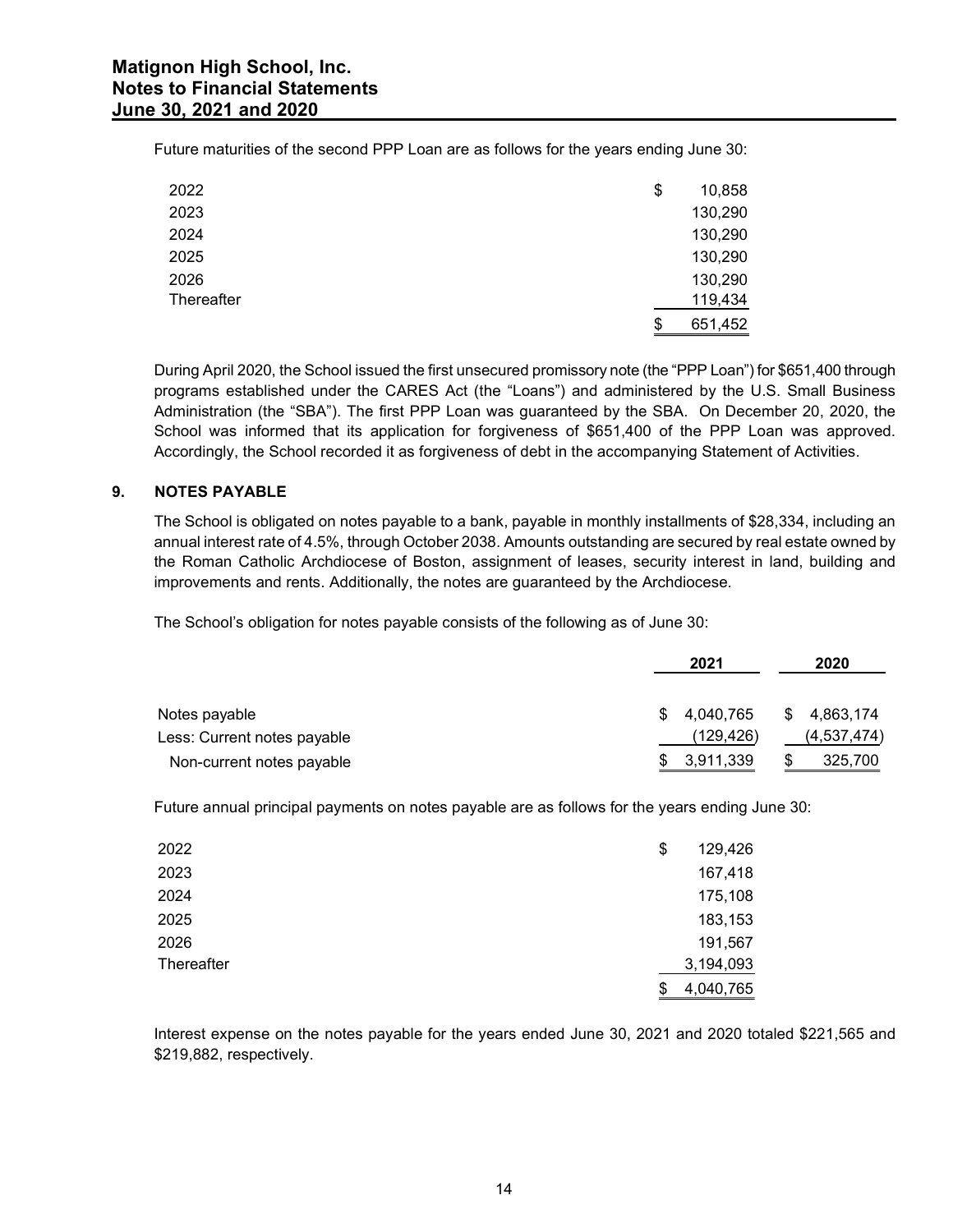# 10. NET ASSETS WITH DONOR RESTRICTIONS

| gnon High School, Inc.                                                                                  |                        |    |                  |
|---------------------------------------------------------------------------------------------------------|------------------------|----|------------------|
| <b>s to Financial Statements</b>                                                                        |                        |    |                  |
| 30, 2021 and 2020                                                                                       |                        |    |                  |
| <b>NET ASSETS WITH DONOR RESTRICTIONS</b>                                                               |                        |    |                  |
| Components of net assets with donor restrictions as of June 30 were as follows:                         |                        |    |                  |
|                                                                                                         |                        |    |                  |
|                                                                                                         | 2021                   |    | 2020             |
|                                                                                                         |                        |    |                  |
| Cashman Fund<br><b>Grant Scholarship Fund</b>                                                           | \$<br>15,885<br>34,651 | \$ | 12,860<br>34,551 |
| Class of 65 Fund                                                                                        | 63,224                 |    | 50,893           |
| <b>Bradley Memorial Scholarship Fund</b>                                                                | 6,328                  |    | 6,297            |
| Catholic Foundation Scholarship Fund                                                                    | 21,876                 |    | 17,425           |
| Council of International Fellowship                                                                     | 110,007                |    | 83,724           |
| Property lease                                                                                          | 2,232,516              |    | 2,209,226        |
|                                                                                                         | \$<br>2,484,487        | \$ | 2,414,976        |
|                                                                                                         |                        |    |                  |
| Net assets were released from donor restrictions during the years ended June 30 as follows:             |                        |    |                  |
|                                                                                                         | 2021                   |    | 2020             |
| Purpose restriction accomplished                                                                        |                        |    |                  |
| expenses incurred to satisfy donor restrictions                                                         | 232,200                | æ. | 289,082          |
| <b>RELATED PARTIES</b>                                                                                  |                        |    |                  |
| The School operates in facilities rented from the Archdiocese. See Note 12 for the details of the lease |                        |    |                  |
| agreement.                                                                                              |                        |    |                  |

|                                                 | 2021    | 2020    |  |
|-------------------------------------------------|---------|---------|--|
| Purpose restriction accomplished                |         |         |  |
| expenses incurred to satisfy donor restrictions | 232,200 | 289,082 |  |

#### 11. RELATED PARTIES

The School received \$131,600 and \$114,750 of support from The Catholic School Foundation during the years ended June 30, 2021 and 2020, respectively, which is recorded in fundraising in the statements of activities and changes in net (deficiency) assets.

#### 12. OPERATING LEASES AND COMMITMENTS

The School maintains a lease with the Archdiocese which expires in June 2060. The lease requires the School to pay \$1 rent for each of the first thirty years, \$50,000 each year for years thirty-one through forty and \$100,000 each year for the years forty-one through fifty. The rent may be reduced for leasehold improvements made by the School. For each of the years ended June 30, 2021 and 2020, rent expense totaled \$140,461. Rent expense is amortized on a straight-line basis over the life of the lease. The amount of deferred rent payments as a result of the straight-line basis is \$329,999 and \$299,999 as of June 30, 2021 and 2020, respectively. Included in these amounts are donated rent amounting to \$110,461 and \$109,368 for the years ended June 30, 2021 and 2020, respectively.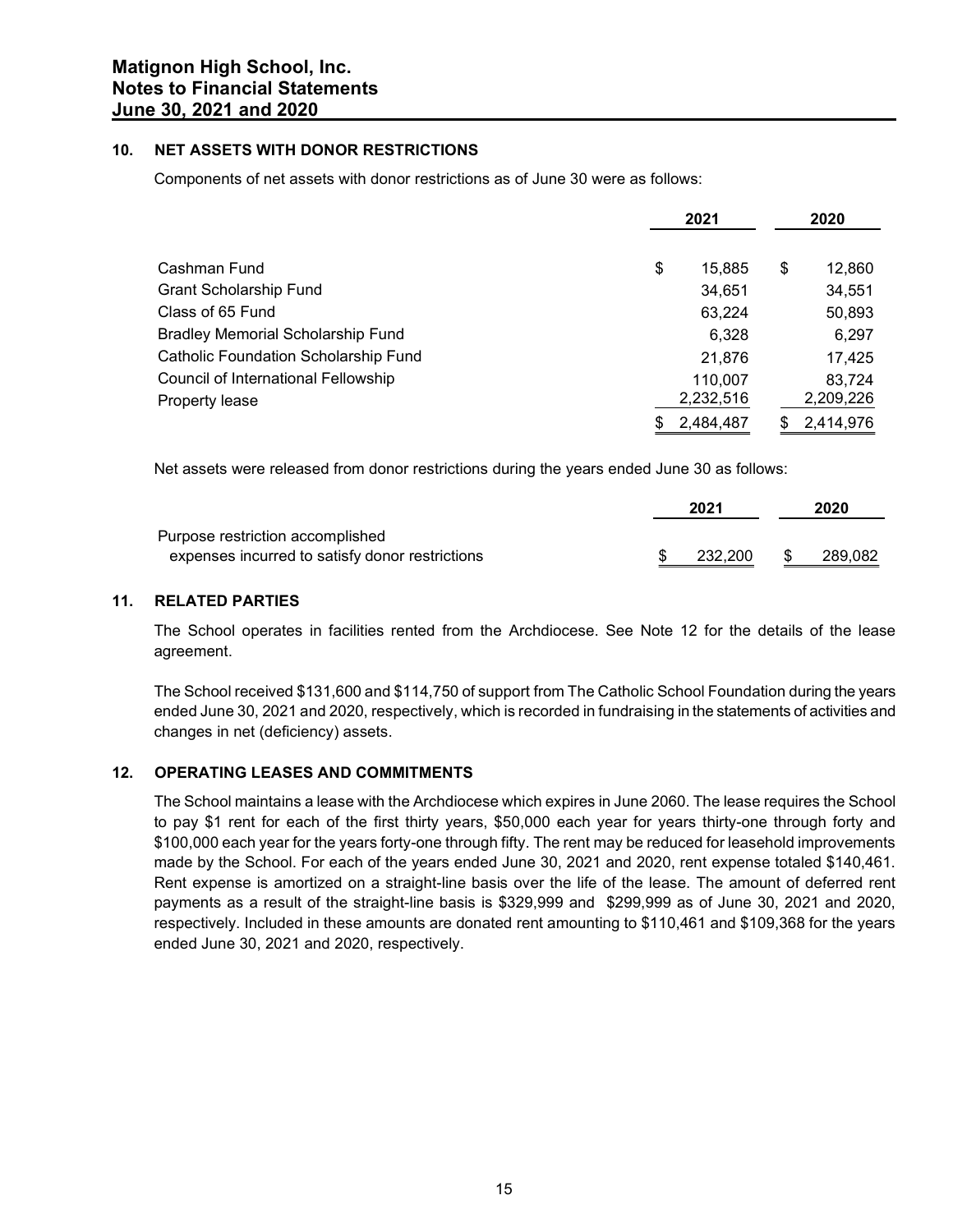| <b>non High School, Inc.</b>                   |                                                                                                              |
|------------------------------------------------|--------------------------------------------------------------------------------------------------------------|
| s to Financial Statements<br>30, 2021 and 2020 |                                                                                                              |
|                                                |                                                                                                              |
|                                                | The School leases real property to a third party. Total rent received for years ended June 30, 2021 and 2020 |
|                                                |                                                                                                              |
|                                                | totaled \$242,763 and \$215,339, respectively. Minimum future lease payments to be received under the non-   |
|                                                | cancelable operating lease having initial terms in excess of one year at June 30, 2021 were as follows:      |
|                                                | \$<br>206,843                                                                                                |
|                                                | 213,048                                                                                                      |
| 2022<br>2023<br>2024                           | 219,439                                                                                                      |
| 2025                                           | 226,023                                                                                                      |
| 2026                                           | 232,803                                                                                                      |
| Thereafter                                     | 3,071,147                                                                                                    |

## 13. ENDOWMENT FUNDS

The School maintains several endowments (the "Endowments") including those that are perpetual in nature. The Endowments consist of common stock, fixed income securities, private equity funds and mutual funds. The School follows the Uniform Prudent Management of Institutional Funds Act ("UPMIFA") which the Board of Trustees (the "Board") interpreted as allowing the School the powers to manage and invest the funds in good faith and with the care an ordinarily prudent person, in a like position, would exercise under similar circumstances. The board also interpreted UPMIFA as requiring the assets in an endowment fund to be donorrestricted assets until appropriated for expenditure by the Board, unless stated otherwise in the gift instrument. As a result of this interpretation, the School records the original value of all gifts donated to the perpetual in nature endowment fund as perpetual in nature net assets with the earnings classified as restricted net assets until appropriated for expenditure.

#### Permanent Endowment

The School classifies the original value of gifts donated in perpetuity as perpetual in nature net assets. Earnings such as interest and dividends and change in fair value from the permanent endowment are expendable, but restricted to use based on donor stipulations and charged to without donor restrictions or purpose restrictions net assets depending on whether the earnings for the year were used for the restricted purpose.

#### Funds with Deficiencies

From time to time, the fair value of assets associated with an individual donor-restricted endowment fund may fall below the level that the donor or UPMIFA requires the School to retain as a fund of perpetual duration. These deficiencies result from unfavorable market fluctuations and continued appropriation for certain programs that were deemed prudent by the Board of Trustees. As of June 30, 2021, there were no underwater endowments.

# 14. CONCENTRATIONS OF CREDIT RISK

The School maintains its cash and cash equivalents in bank deposits accounts that, at time, may exceed federal insured limits. The School has not experienced any losses in these accounts and, as such, believes it is not exposed to any significant credit risk on cash and cash equivalents.

Concentration of credit risk with respect to tuition receivables are limited due to the large number of students comprising the tuition receivable balance.